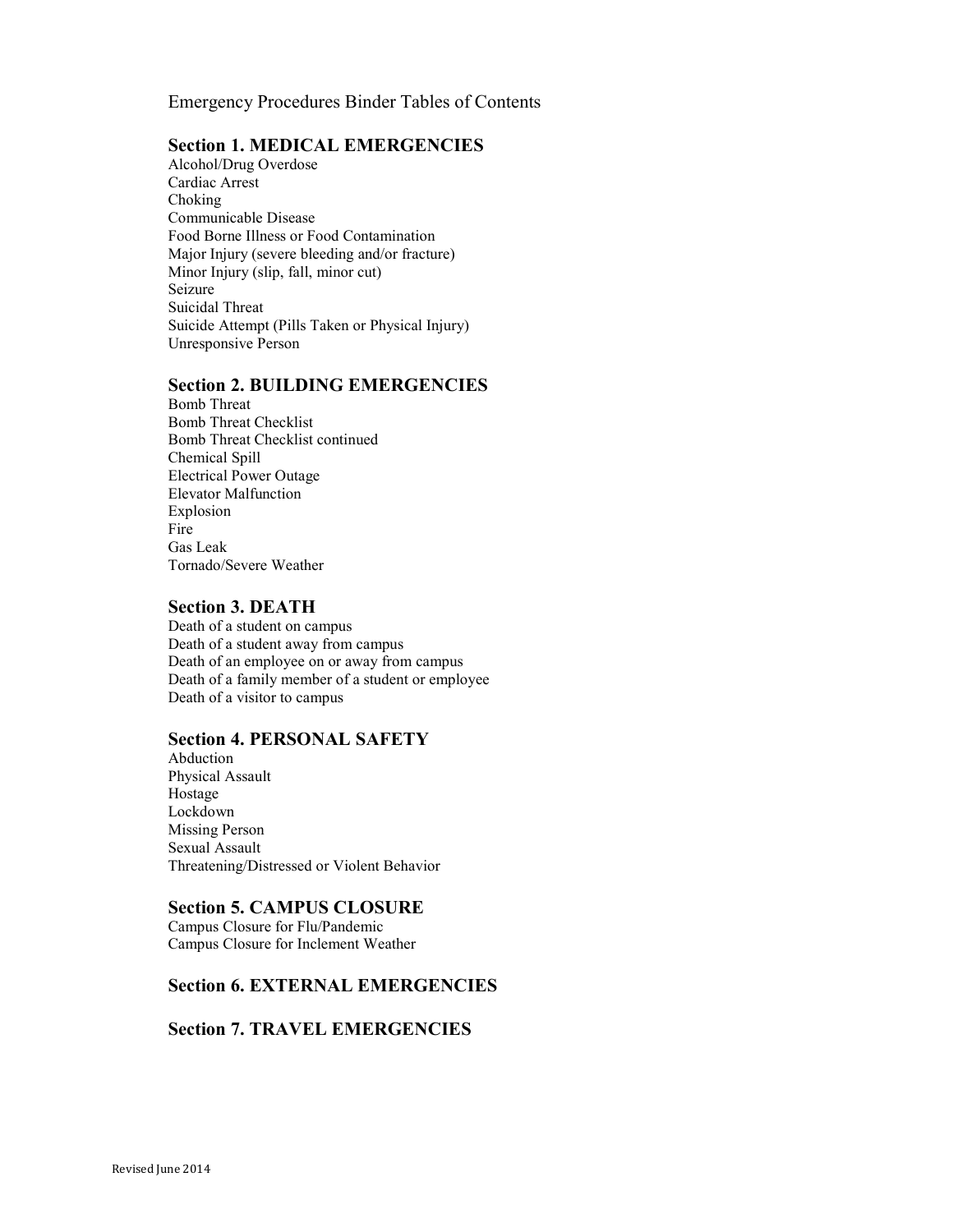#### <span id="page-1-0"></span>Alcohol/Drug Overdose

#### 1. Call 911

- a. Know the physical address of the building you are calling from
- b. If outdoors, give address of the nearest building or nearest cross street
- c. Send another to wait for rescue

#### 2. Call Campus Safety 403-3260

a. Do not leave the victim alone

### 3. Unconscious:

- a. Assure safety of self and others
- b. Assure breathing and circulation
- c. Place on their side and cover with blanket
- d. Absent pulse and respiration, begin CPR; compression rate  $= 100$  per minute, 30 compressions x 2-breaths
- e. Acquire an Automated External Defibrillator, follow AED verbal instruction
- f. After AED shock is delivered, begin CPR, stop only if AED instructs, person moves, or another rescuer takes over

Automated External Defibrillator (AED) locations:

| Campus Safety                    | Health & Wellness Services    |
|----------------------------------|-------------------------------|
| Abbot Pennings Hall of Fine Arts | Kress Inn                     |
| <b>Schuldes Sport Center</b>     | Campus Center                 |
| Bemis Int'l Center               | Schneider Stadium Locker Room |
| Michels Commons                  | Dudley Birder Hall            |

- 4. Conscious: Place person on their side (Recovery Position) if no spinal column injury is suspected
	- a. Cover person with blanket or coat
	- b. Monitor airway, breathing, and circulation
	- c. Calm and reassure victim
	- d. Stay with individual until medical personnel arrive
- 5. Provide: Emergency responders with as much information as possible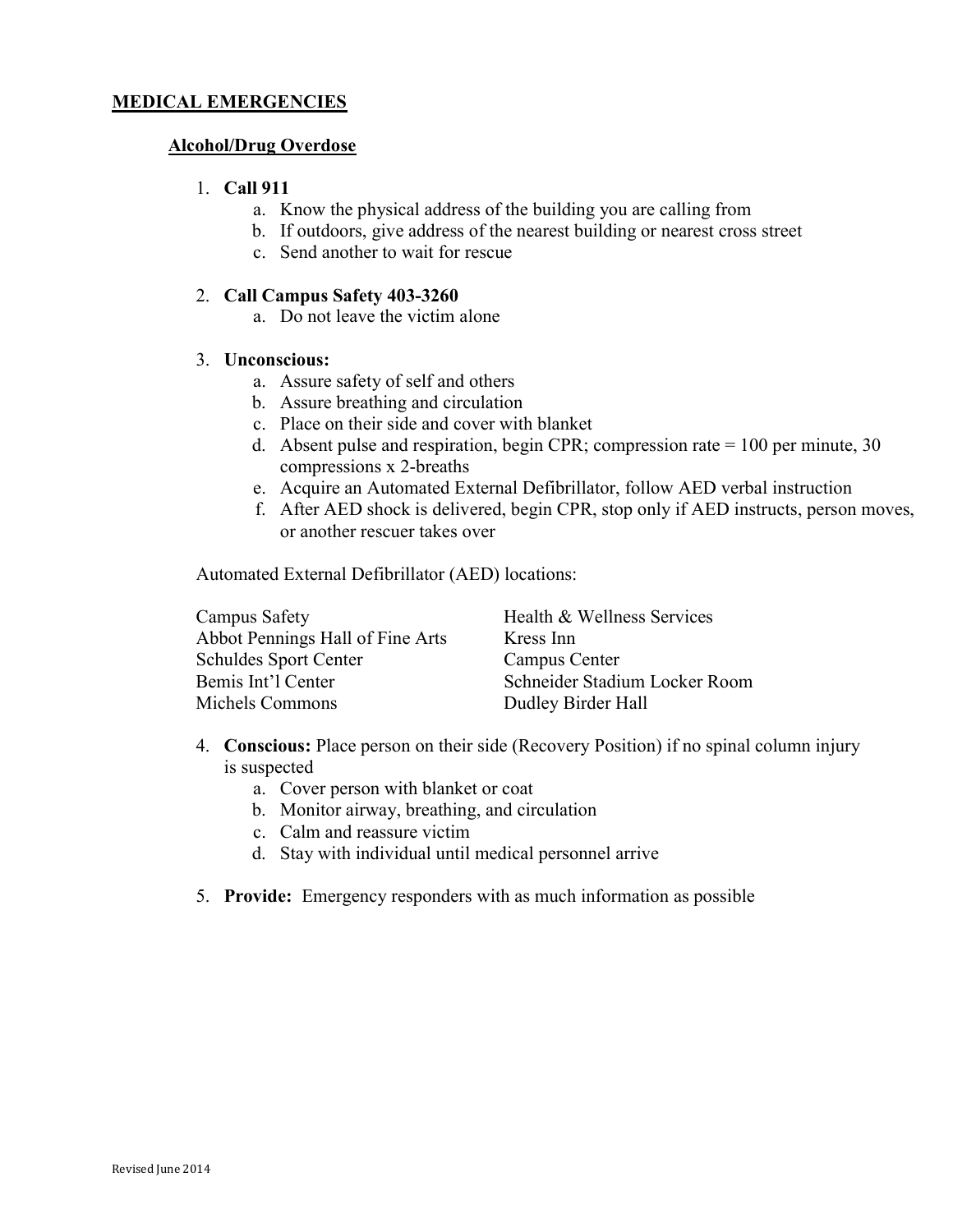# <span id="page-2-0"></span>Cardiac Arrest

#### 1. Call 911

- a. Know the physical address of the building you are calling from
- b. If outdoors, give address of the nearest building or nearest cross street
- c. Send another to wait for rescue

#### 2. Call Campus Safety 403-3260

a. Do not to leave the victim alone

#### 3. Unconscious:

- a. Assure safety of self and others
- b. Assure breathing and circulation
- c. Place on their side and cover with blanket
- d. Absent pulse and respiration, begin CPR; compression rate  $= 100$  per minute, 30 compressions x 2-breaths
- e. Acquire an Automated External Defibrillator, follow AED verbal instruction
- f. After AED shock is delivered, begin CPR, stop only if AED instructs, person moves, or another rescuer takes over

Automated External Defibrillator (AED) location:

| Campus Safety                    | Health & Wellness Services    |
|----------------------------------|-------------------------------|
| Abbot Pennings Hall of Fine Arts | Kress Inn                     |
| <b>Schuldes Sport Center</b>     | Campus Center                 |
| Bemis Int'l Center               | Schneider Stadium Locker Room |
| Michels Commons                  | Dudley Birder Hall            |

- 4. Conscious: Place person on their side (Recovery Position if no spinal column injury is suspected)
	- a. Cover person with blanket or coat
	- b. Monitor airway, breathing, and circulation
	- c. Calm and reassure victim
	- d. Stay with individual until medical personnel arrive
- 5. Provide: Emergency responders with as much information as possible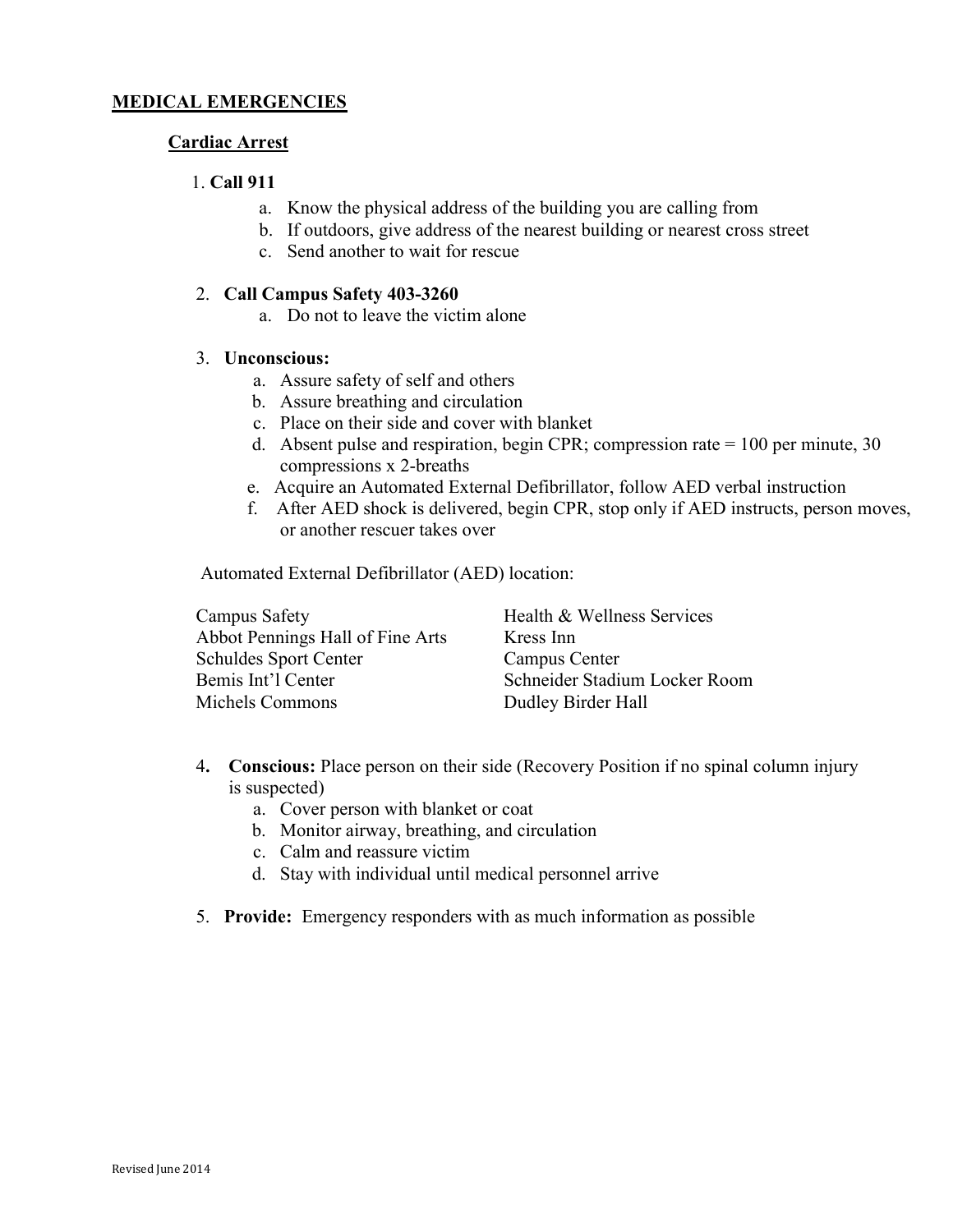# <span id="page-3-0"></span>Choking

# 1. Call 911

- a. Know the physical address of the building you are calling from
- b. If outdoors, give address of the nearest building or nearest cross street
- c. Send another to wait for rescue

# 2. Call Campus Safety 403-3260

a. Do not leave the victim alone

# 3. Unconscious:

- a. If the person loses consciousness, gently lay them flat on their back on the floor
- b. To clear the airway, kneel next to the person and put the heel of your hand against the middle of the abdomen, just below the ribs
- c. Place your other hand on top and press hard inward and upward five times with both hands
- d. If the airway clears and the person is still unresponsive, with no pulse or breathing, begin CPR, 30 compressions / 2 breaths
- e. Acquire an Automated External Defibrillator, follow AED verbal instructions
- f. After AED shock is delivered, begin CPR, stop only if AED instructs, person moves, or another rescuer takes over
- g. Prior to each set of ventilations, check for and remove any foreign object found in airway

# 4. Conscious:

- h. Ask "are you choking?"
- i. If person can cough or speak, calm, reassure, and observe only
- j. If person cannot cough, speak, or has a bluish tint in the area of the mouth and jaw, perform the Heimlich maneuver.

# k. Heimlich Maneuver

- i. From behind person, wrap arms around waist. Make a fist, thumbside down, and grasp your other hand just above the navel
- ii. Press fist into stomach and give quick inward and upward thrusts until object is dislodged or person becomes unconscious (lower gently to floor and treat as unconscious person)
- iii. Person must have a medical assessment after Heimlich by emergency responders and/or other medical personnel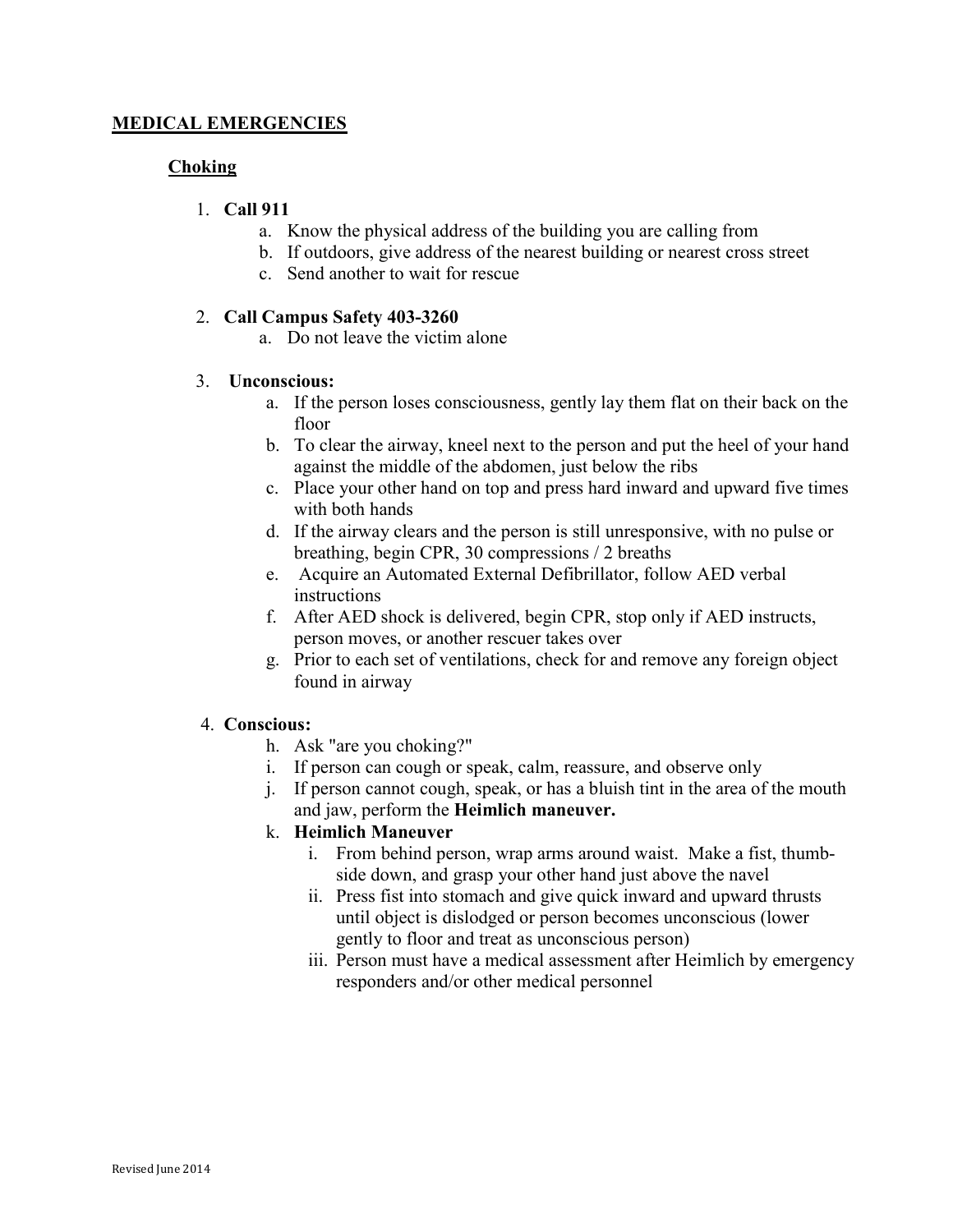#### <span id="page-4-0"></span>Communicable Disease

Outbreak: Numerous persons with similar symptoms over a short time

- 1. Protect self and others from exposure; masks, gloves and remove source, if known.
- 2. Call Health and Wellness Services 403-3266 (8:00 am 4:30 pm Monday Friday) provide information

 a. After hours call Campus Safety, they will contact the Sr. Director of Health & Wellness

3. Call Campus Safety 403-3260

Campus Safety to call:

- a. Sr. Director Health and Wellness
- b. VP of Mission and Student Affairs
- c. Call Residential Education and Housing 403-3360 (8:00 am 4:30 pm Monday - Friday)
	- d. After business hours call: Sr. Director of REH and Hall Director on-duty
	- e. Office of Communications
- 4. Refer all questions from staff, students, and parents to Health and Wellness Services.
- 5. Refer all questions from media to the Office of Communications.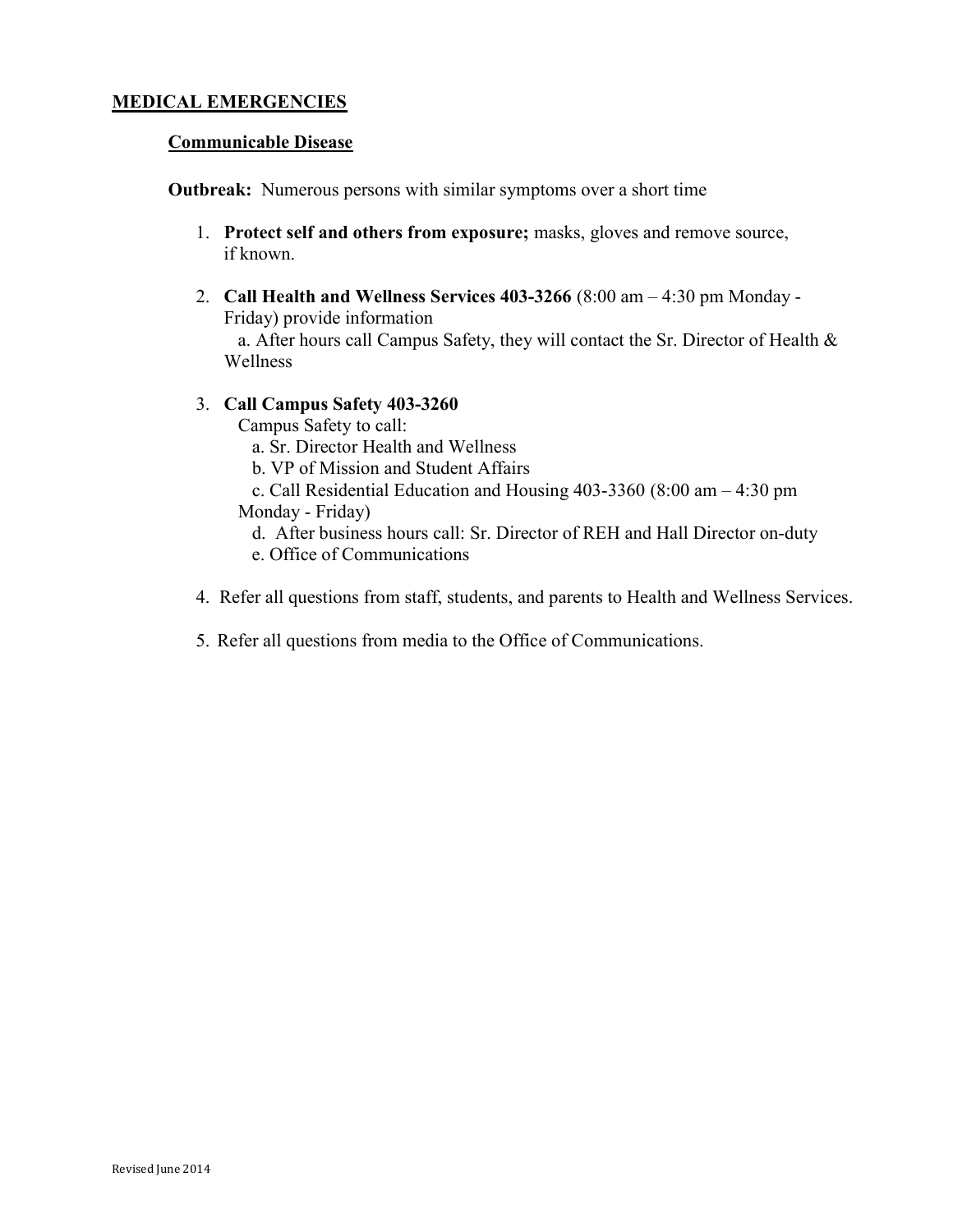### <span id="page-5-0"></span>Food Borne Illness or Food Contamination

Symptoms: Abdominal muscle cramping, vomiting, diarrhea, and fever over a short time or notification from external source about contamination.

- 1. Call Health and Wellness Services 403-3266 (8:00 am 4:30 pm Monday Friday)
	- a. After office hours call Campus Safety 403-3260
	- b. Health and Wellness Services to call VP of Mission and Student Affairs VP for Mission and Student Affairs to call:
		- i. President
		- ii. VP for Business and Finance
			- VP for Business and Finance to call
				- Dining Services
		- iii. VP for Enrollment & Communication

VP for Enrollment & Communication to call:

- Communications
- iv. VP for Mission and Student Affairs to Call: All other VP's
- 2. Remove source of contamination, if known.
- 3. Isolate area from general use.
- 4. Refer all questions from media to Office of Communications.
- 5. Refer all questions from staff, students, and parents to Health and Wellness Services.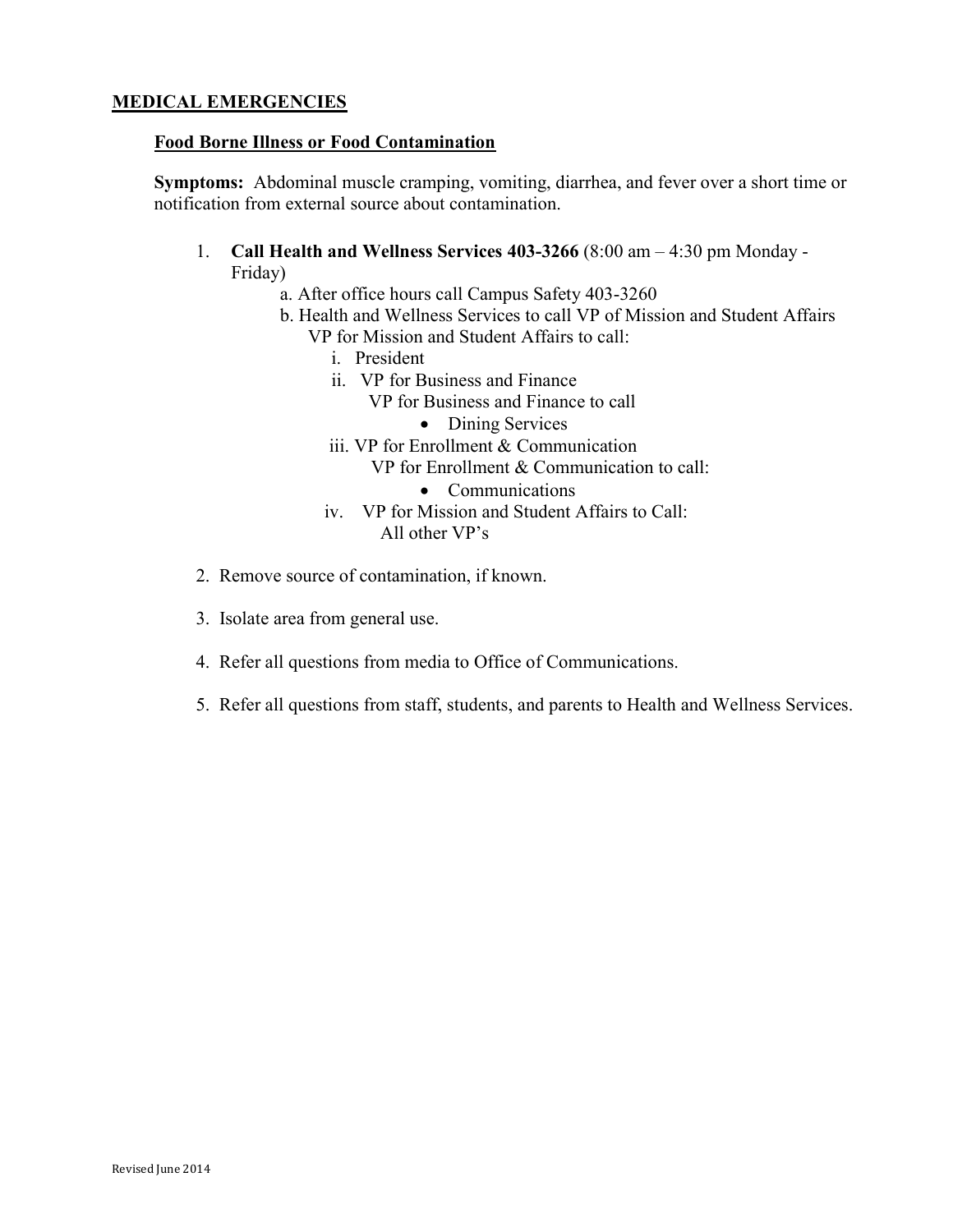### <span id="page-6-0"></span>Major Injury (severe bleeding and/or fracture)

#### 1. Call 911

- a. Know the physical address of the building you are calling from
- b. If outdoors, give address of the nearest building or nearest cross street
- c. Send another to wait for rescue

#### 2. Call Campus Safety 403-3260

- a. Do not leave the victim alone
- b. Campus Safety to call Housekeeping if bleeding is involved

#### 3. Assure Safety of yourself and others

#### a. Severe bleeding:

- i. Have victim apply direct pressure to wound
- ii. If victim is unable to apply pressure, responder uses gloves or cellophane barrier to apply direct pressure with towel or gauze to the wound

#### b. Manage shock: Cover victim with blanket.

- i. If no fracture or spinal injury suspected, lay victim flat and raise legs 6-10 inches
- ii. Calm and reassure victim

# c. Fracture or spinal injury:

- i. Maintain victim in position found
- ii. Move only if life is in danger
- iii. If necessary to move, pad sides of fracture with towels and place limb on flat board to include joints at either end of fracture
- iv. Manage shock by covering victim with blanket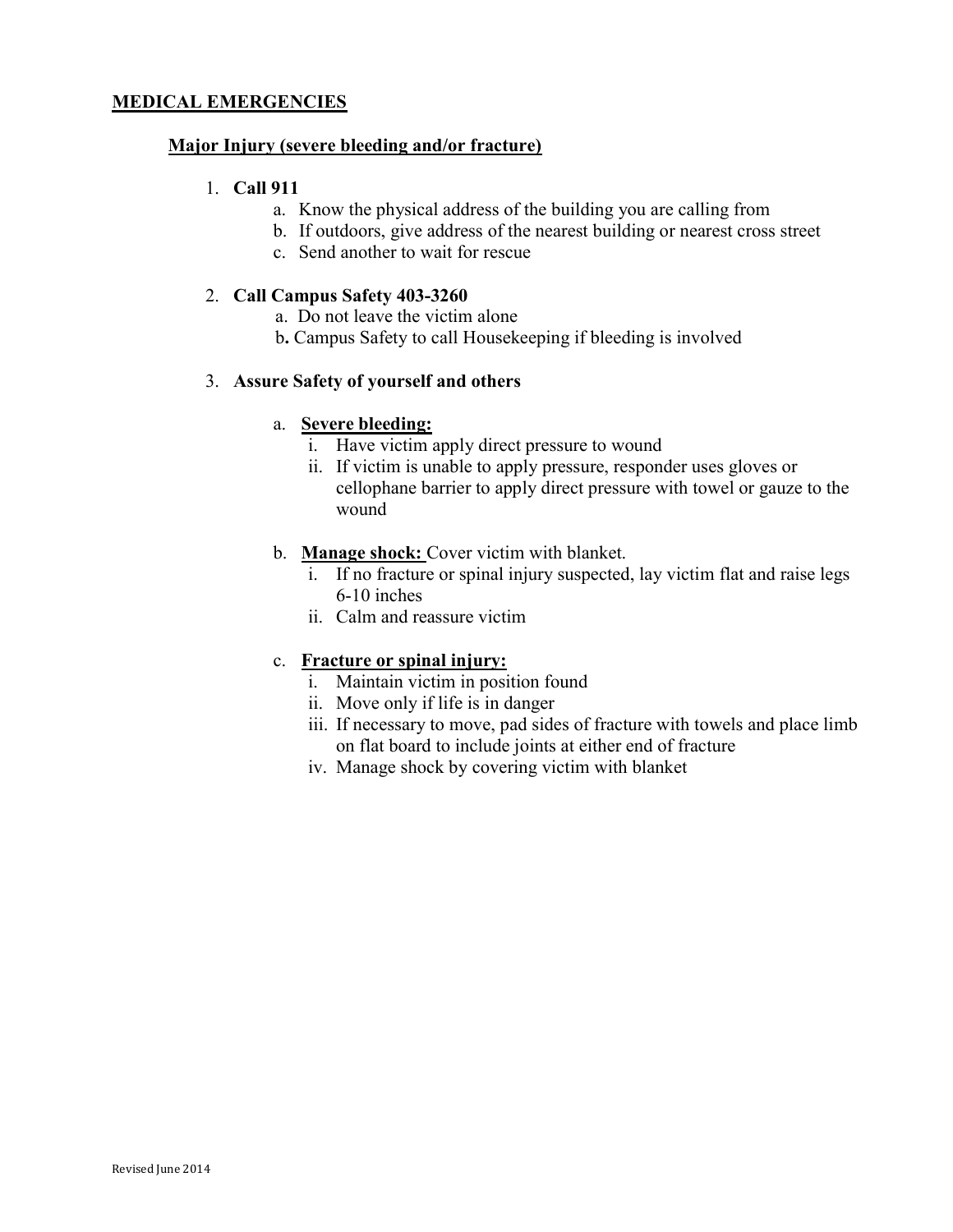### <span id="page-7-0"></span>Minor Injury (slip, fall, minor cut)

#### 1. Call Campus Safety 403-3260

 a. During normal weekday business hours (8:00 am – 4:30 pm) patients are encouraged to use the campus Health and Wellness Center.

# 2. After office hours refer person to:

- a. St. Vincent Hospital Emergency Department 433-0111
- b. St. Mary's Hospital Emergency Department 498-4200
- c. Bellin Hospital Emergency Department 445-7373
- d. Aurora Bay Care Hospital Emergency Department 327-7240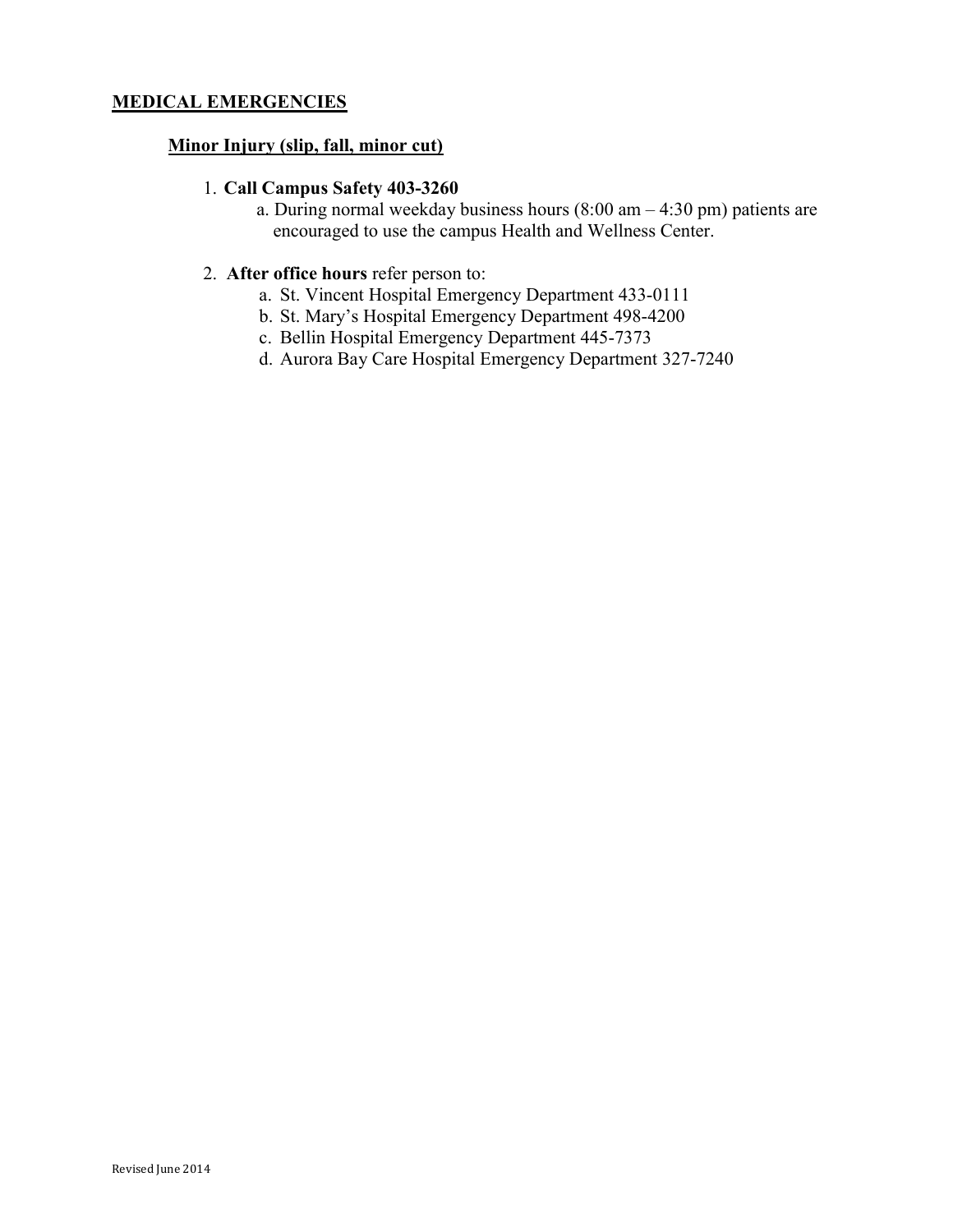#### <span id="page-8-0"></span>Seizure

#### Unconscious:

# 1. Call 911

- a. Know the physical address of the building you are calling from
- b. If outdoors, give address of the nearest building or nearest cross street
- c. Send another to wait for rescue

#### 2. Call Campus Safety 403-3260

a. Do not leave the victim alone

#### 3. During seizure: protect person from injury

- a. Remove objects around person
- b. Do not constrain person during seizure
- c. Do not put anything in person's mouth, before, during or after seizure
- d. Protect from embarrassment; keep others away

#### 4. After seizure

- a. If pulse and respiration are absent, begin CPR; compression rate = 100 per minute, 30 compressions x 2-breaths
- b. Acquire an Automated External Defibrillator, follow AED verbal instruction
- c. After AED shock is delivered, begin CPR, stop only if AED instructs, person moves, or another rescuer takes over

Automated External Defibrillator (AED) locations:

| Campus Safety                    | Health & Wellness Services    |
|----------------------------------|-------------------------------|
| Abbot Pennings Hall of Fine Arts | Kress Inn                     |
| <b>Schuldes Sport Center</b>     | Campus Center                 |
| Bemis Int'l Center               | Schneider Stadium Locker Room |
| Michels Commons                  | Dudley Birder Hall            |

#### **Conscious**

- 1. Ask about history of seizure; if no seizure history: Call 911; send another to wait for rescue.
- 2. Assist with getting to Health and Wellness Services or medical provider if no rescue call made.

 Note: An individual suffering a seizure may show signs of oxygen deficiency (blue lips, and pale or bluish-gray facial skin). This usually improves after the seizure activity.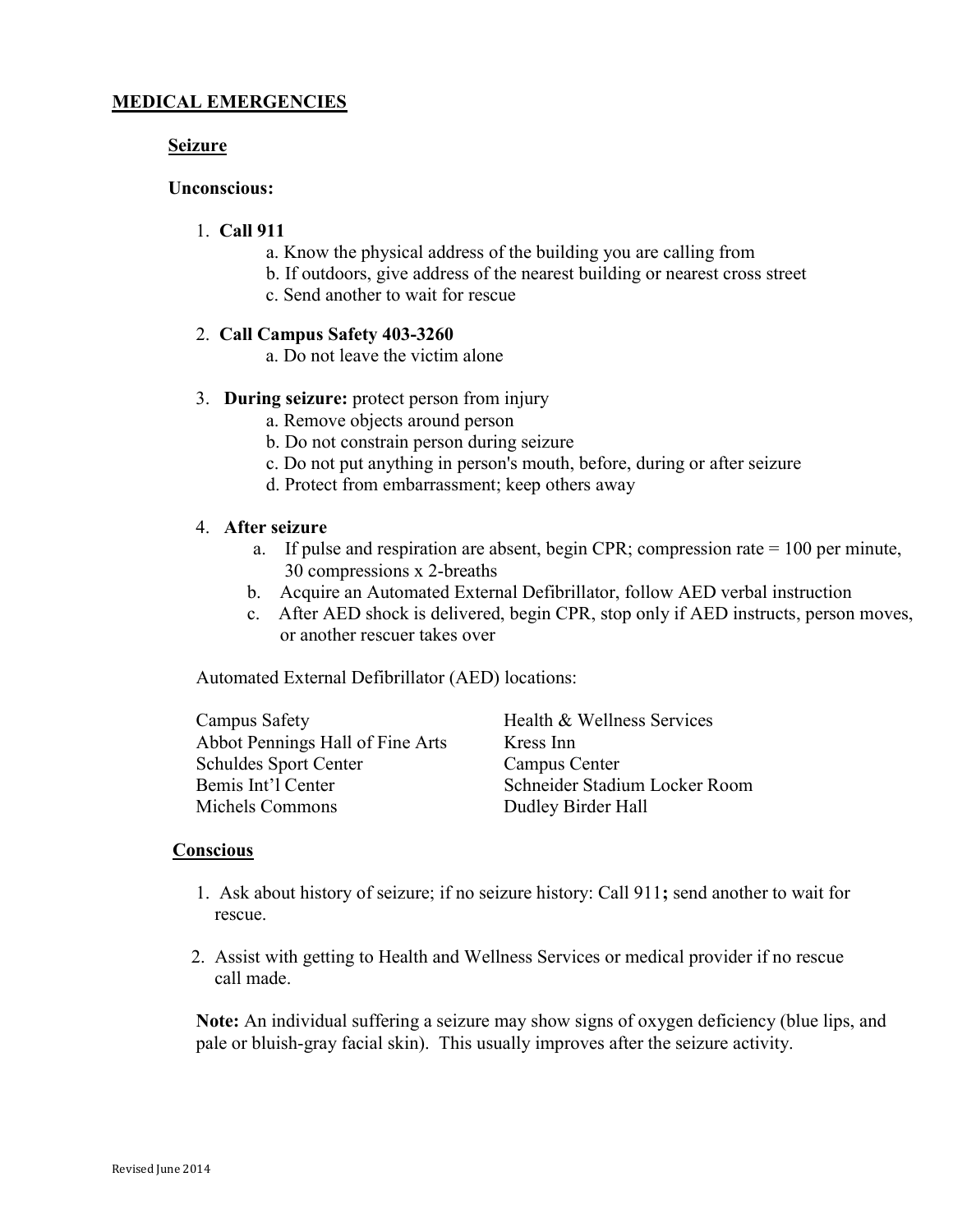# <span id="page-9-0"></span>Suicidal Threat

- 1. Do not leave suicidal person alone unless there is suspicion of a weapon.
- 2. Call Counseling Center 619-5228
- 3. Call Campus Safety 403-3260
- 4. Calm, reassure, and listen to person making threats.
- 5. Remove any objects that may be of harm to the victim or yourself.
- 6. Follow Q.P.R. protocol if trained, (booklet in front pocket of Red Binder)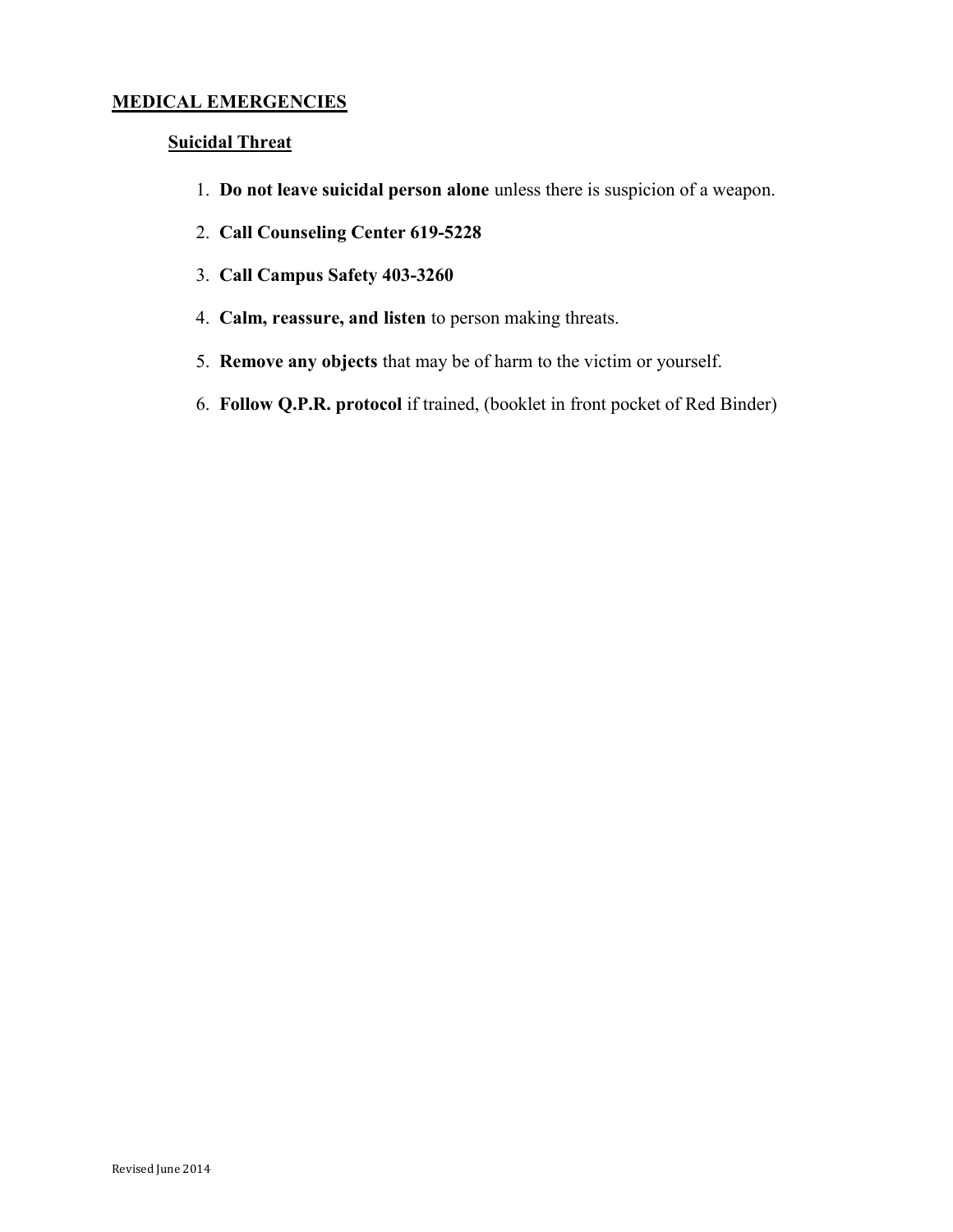# <span id="page-10-0"></span>Suicide Attempt (Pills Taken or Physical Injury)

1. Do not leave suicidal person alone unless there is suspicion of a weapon.

### 2. Call 911

- a. Know the physical address of the building you are calling from
- b. If outdoors, give address of the nearest building or nearest cross street
- c. Send another to wait for rescue

# 3 Call Campus Safety 403-3260.

a. Do not leave the victim alone.

Campus Safety to call:

a. Counseling Center 619-5228

4. Remove any objects that may be of harm to the victim or yourself.

# 5. Attempt to administer first aid if possible

- 6. Follow Q.P.R. protocol if trained, (booklet in front pocket of Red Binder)
- 7. Gather as much information as possible and report to responders (type of pills, substance ingested, weapon used, etc.).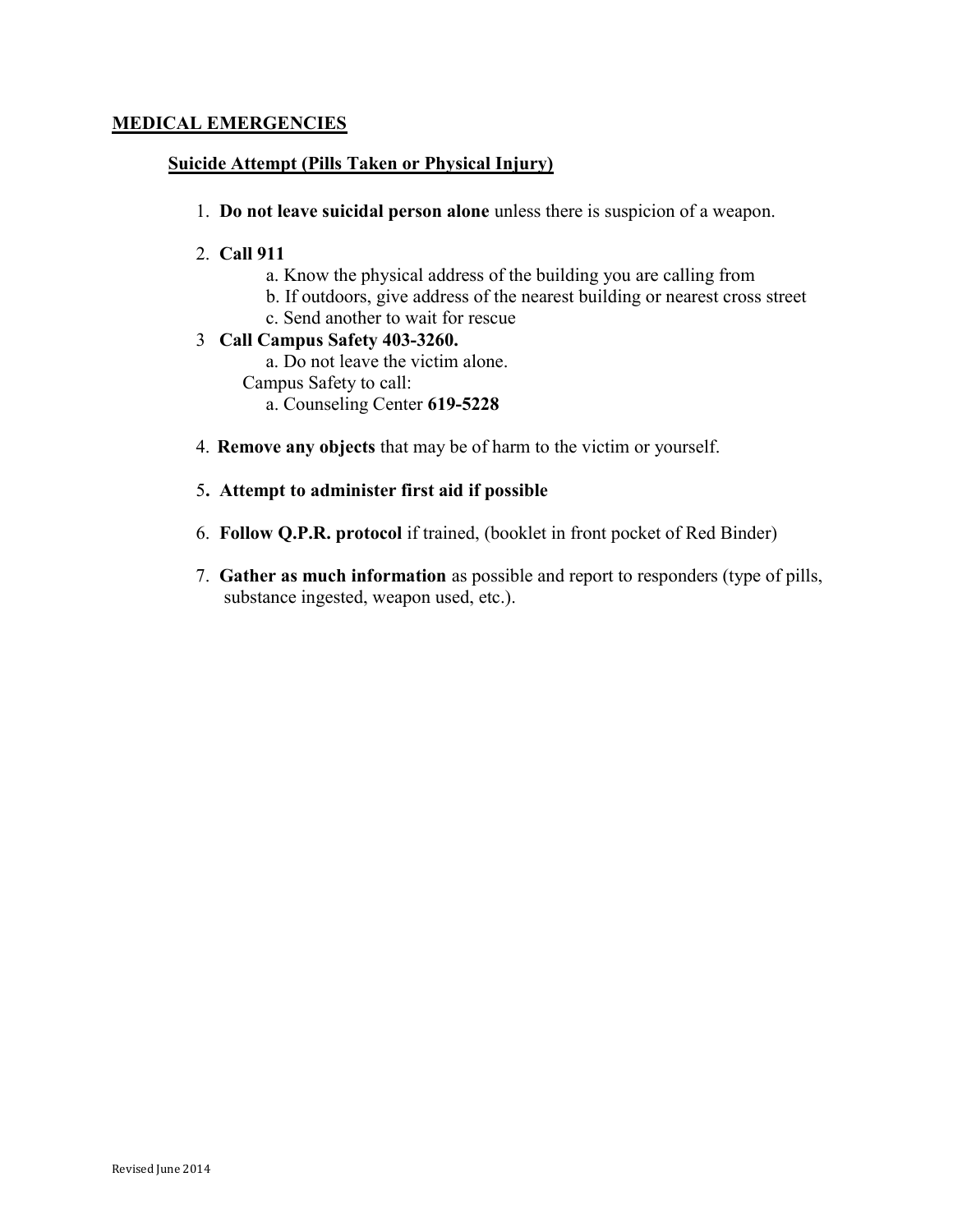### <span id="page-11-0"></span>Unresponsive Person

#### 1. Call 911

- a. Know the physical address of the building you are calling from
- b. If outdoors, give address of the nearest building or nearest cross street
- c. Send another to wait for rescue

#### 2. Call Campus Safety 403-3260

a. Do not leave the victim alone.

#### 3. Unconscious:

- a. Assure safety of self and others
- b. Assure breathing and circulation
- c. Place on their side and cover with blanket
- d. Absent pulse and respiration, begin CPR; compression rate  $= 100$  per minute, 30 compressions x 2-breaths
- e. Acquire an Automated External Defibrillator, follow AED verbal instruction
- f. After AED shock is delivered, begin CPR, stop only if AED instructs, person moves, or another rescuer takes over

Automated External Defibrillator (AED) locations:

| Campus Safety                    | Health & Wellness Services    |
|----------------------------------|-------------------------------|
| Abbot Pennings Hall of Fine Arts | Kress Inn                     |
| <b>Schuldes Sport Center</b>     | Campus Center                 |
| Bemis Int'l Center               | Schneider Stadium Locker Room |
| Michels Commons                  | Dudley Birder Hall            |

- 4. Regains Consciousness: Place person on their side (Recovery Position if no spinal column injury suspected.
	- a. Cover person with blanket or coat
	- b. Monitor airway, breathing, and circulation
	- c. Calm and reassure victim
	- d. Stay with individual until medical personnel arrive
- 5. Provide: Emergency responders with as much information as possible.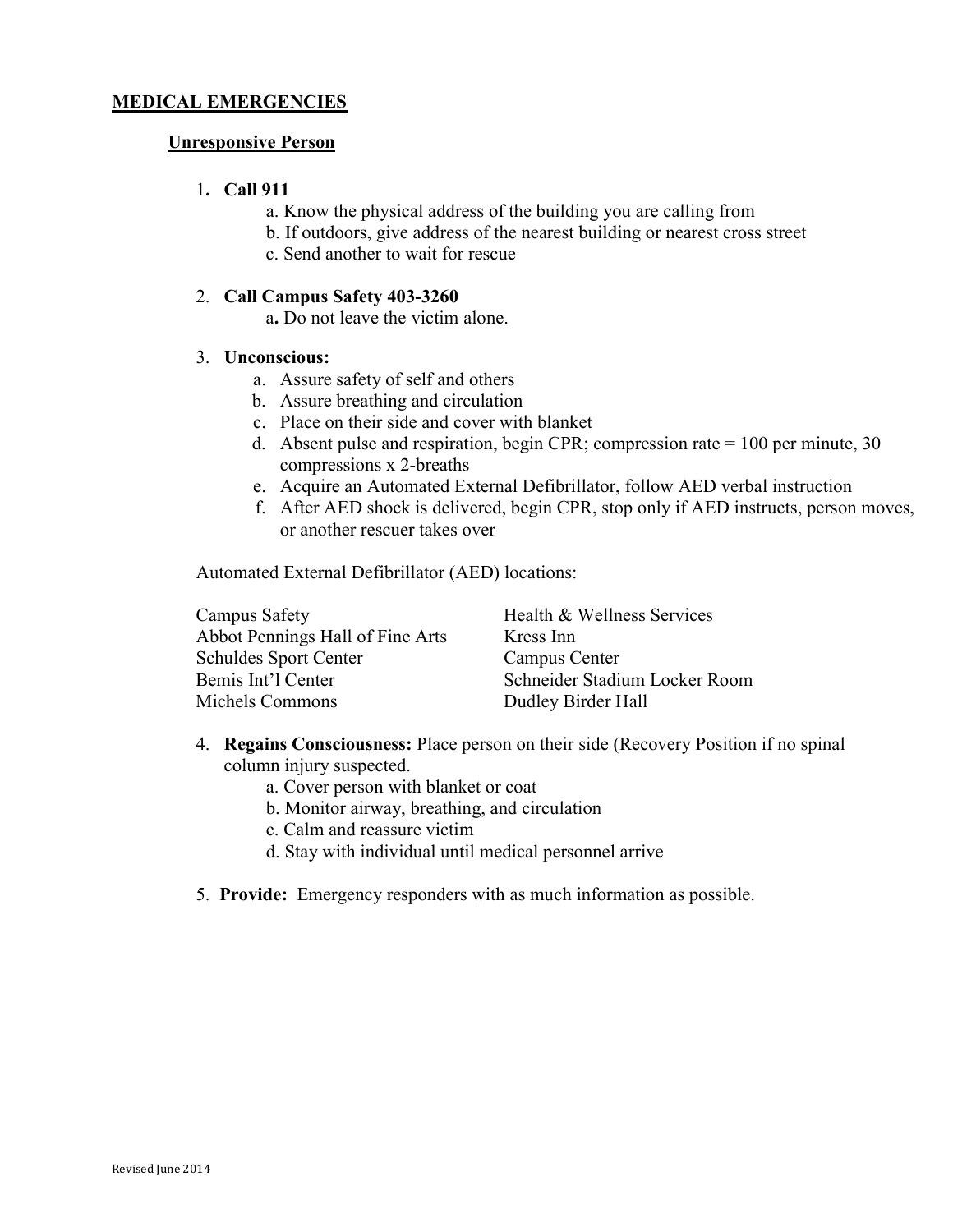#### <span id="page-12-0"></span>Bomb Threat

1. Record as much detail as possible (see attached check list)

#### 2. Call 911

- a. Know the physical address of the building you are calling from.
- b. If outdoors, give address of the nearest building or nearest cross street.
- c. Send another to wait for Police Department.
- 3. Call Campus Safety 403-3260, Liaison to emergency responders and College officials

Campus Safety to call:

- a. VP of Mission and Student Affairs
	- VP for Mission and Student Affairs to call:
	- i. President
	- ii. VP of Business & Finance
	- iii.VP of Academic Affairs
	- iv.VP of Advancement
	- v.VP of Enrollment Management & Communications
	- vi.VP and Chief Information Officer

#### 4. Decision to Evacuate:

- a. Bomb in your building.
	- i. Evacuate immediately, alerting others as you vacate
	- (Do NOT pull fire alarm).
- b. Bomb not in your building
	- i. Wait for further instructions from campus authority or emergency responder (Do not immediately evacuate).

#### 5. Evacuation:

- a. If possible, make visual observations and report suspicious items as you leave the building
- b. If requested, accompany and assist person(s) with disabilities who appear to need direction or assistance. If you are unable to assist alert emergency personnel to the location of any disabled person(s)
- c. Take with you: essential personal items ONLY. Do not attempt to take large or heavy objects
- d. Shut all doors behind you as you go
- e. Once out of the building, move at least 500 feet away from the structure, meet in pre-determined area, or as instructed by emergency personnel
- f. Do not re-enter building until cleared to do so by police or fire personnel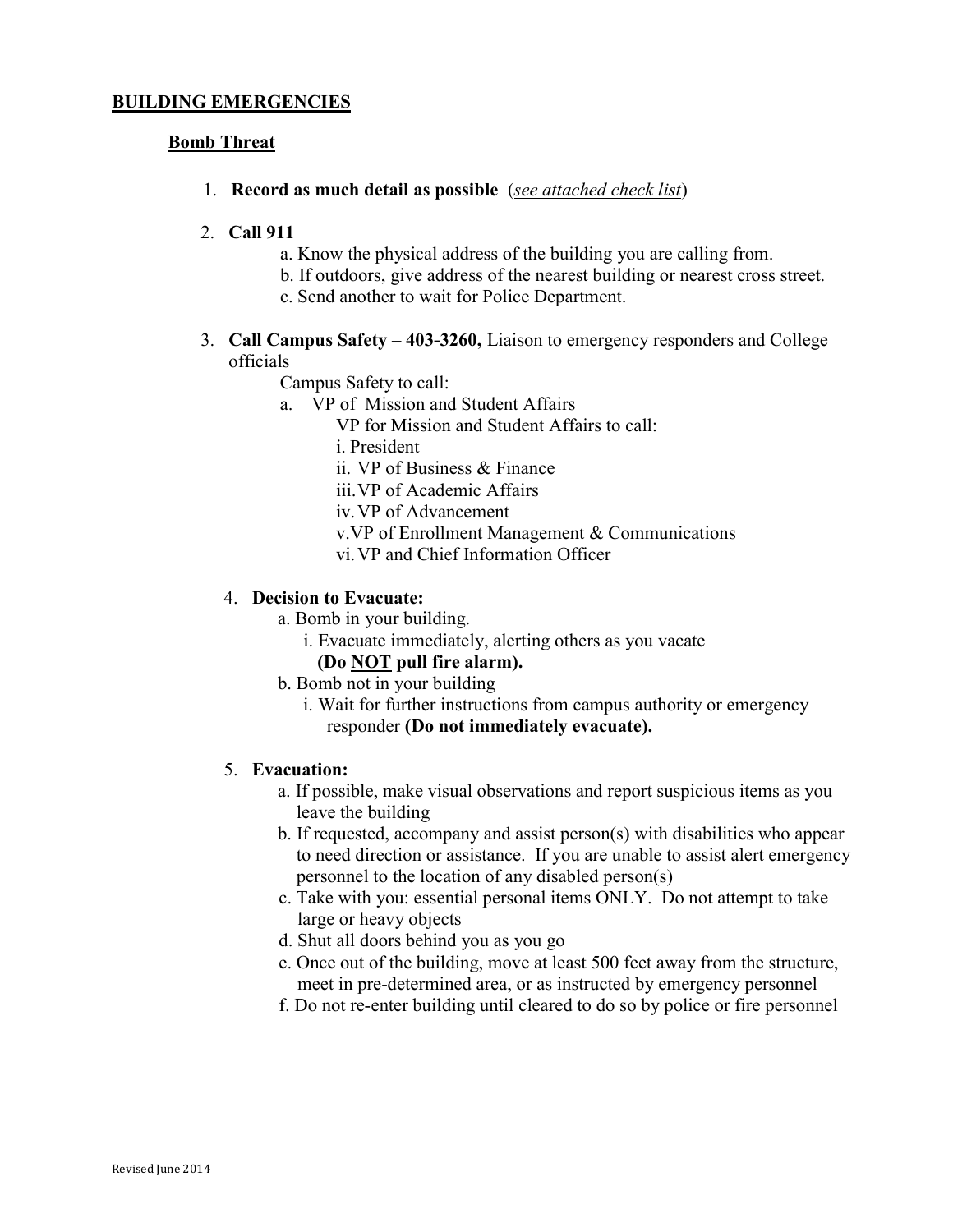# <span id="page-13-0"></span>1 of 2 pages

# BOMB THREAT CHECKLIST

# Telephone Procedures

|                                       | DATE: / / / TIME RECEIVED: _ : _ AM/PM                                                                                                                                                                                                      |
|---------------------------------------|---------------------------------------------------------------------------------------------------------------------------------------------------------------------------------------------------------------------------------------------|
| CONCLUDED: : : AM/PM                  |                                                                                                                                                                                                                                             |
| п.<br><b>CALLER</b><br>٠<br>п         | REMAIN CALM, BE COURTEOUS, LISTEN TO, AND DO NOT INTERRUPT THE<br>GET ATTENTION OF ANOTHER PERSON - GIVE NOTE SAYING "CALL<br>POLICE/CAMPUS SAFETY- BOMB THREAT" 911<br>IF YOUR PHONE HAS CALLER ID DISPLAY, RECORD NUMBER OF INCOMING CALL |
| ٠<br>п<br>NOTIFY A SUPERVISOR<br>٠    | WRITE DOWN EXACT WORDS OF THE CALLER AND THREAT<br>DON'T HANG UP THE PHONE. LEAVE LINE OPEN                                                                                                                                                 |
| <b>FOLLOWING QUESTIONS:</b>           | TRY TO KEEP THE CALLER ON THE PHONE AND TALKING BY ASKING THE                                                                                                                                                                               |
| 1. WHEN WILL IT EXPLODE? AT WHAT      |                                                                                                                                                                                                                                             |
| TIME?                                 | <u> 1989 - John Stein, Amerikaansk politiker (</u>                                                                                                                                                                                          |
| 2. WHERE IS IT LOCATED? WHAT FLOOR?   |                                                                                                                                                                                                                                             |
| ROOM?                                 |                                                                                                                                                                                                                                             |
| 3. WHAT DOES IT LOOK                  |                                                                                                                                                                                                                                             |
|                                       | $LIKE?$ $\longrightarrow$                                                                                                                                                                                                                   |
| 4. WHAT KIND OF BOMB IS               |                                                                                                                                                                                                                                             |
| IT?                                   | <u> 1989 - Johann Barbara, martin amerikan personal (</u>                                                                                                                                                                                   |
| 5. WHAT WILL SET IT                   |                                                                                                                                                                                                                                             |
| OFF?                                  |                                                                                                                                                                                                                                             |
| <b>6. WHY ARE YOU DOING</b>           |                                                                                                                                                                                                                                             |
| THIS?                                 |                                                                                                                                                                                                                                             |
| 7. WHO ARE                            |                                                                                                                                                                                                                                             |
| YOU?                                  | <u> 1980 - Jan Samuel Barbara, margaret e populari e populari e populari e populari e populari e populari e popu</u>                                                                                                                        |
| ADDITION TO THOSE YOU INTEND TO HURT? | 8. ARE YOU AWARE THAT IT COULD KILL OR INJURE INNOCENT PEOPLE IN                                                                                                                                                                            |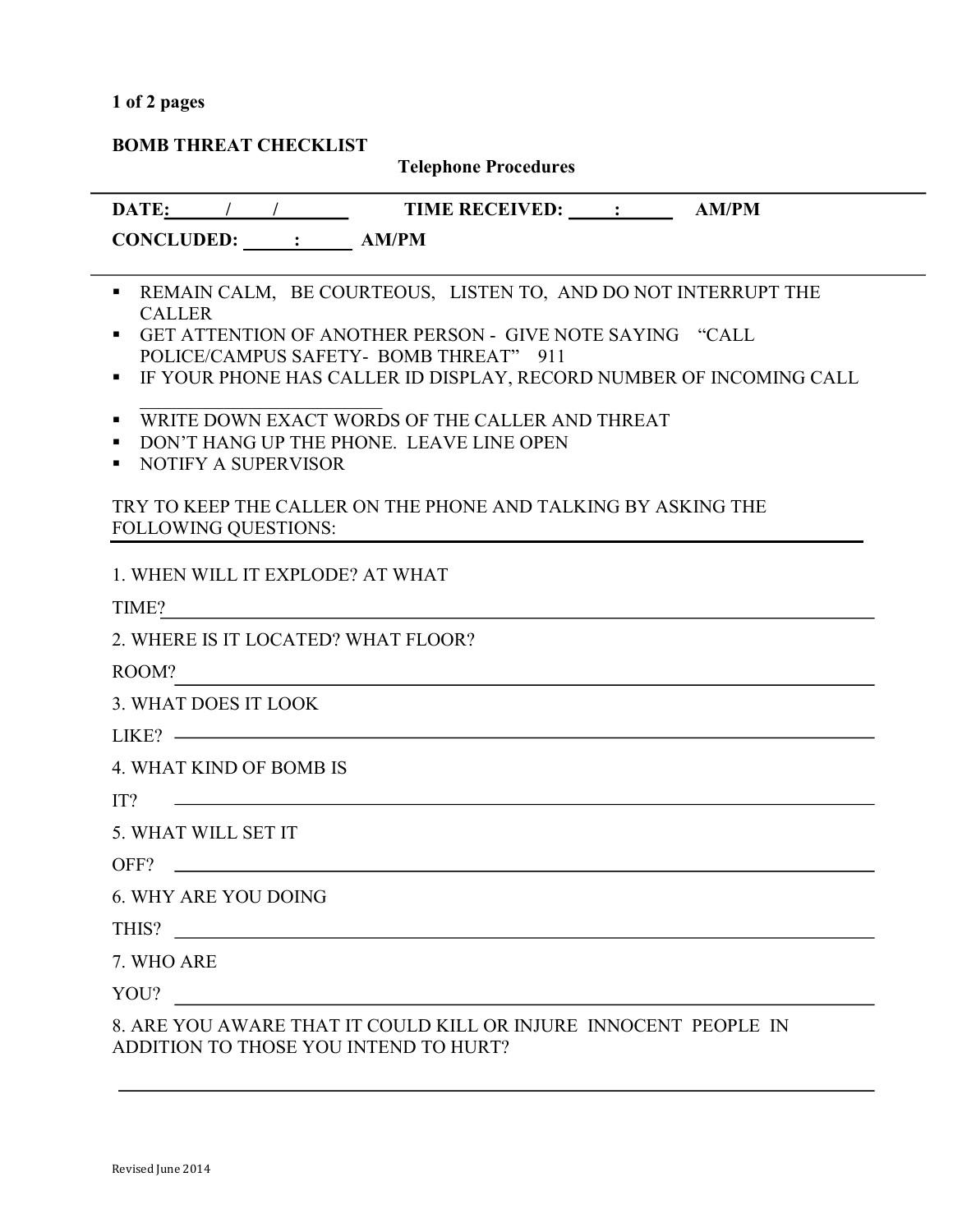# <span id="page-14-0"></span>DESCRIPTION OF CALLER (check all that apply)

Sex: Male Female Unknown Approximate Age

| <b>Voice</b> | <b>Speech</b>   | Language                 | <b>Behavior</b> | <b>Background Noises</b> |
|--------------|-----------------|--------------------------|-----------------|--------------------------|
| Clean        | Accented        | Educated<br>П            | Agitated        | Airport                  |
| Distorted    | Deliberate<br>н | Foreign<br>$\Box$        | Angry<br>н      | Animals<br>u             |
| Loud         | Distinct<br>Н   | Foul<br>П                | Blaming<br>L    | Baby<br>$\Box$           |
| Muffled      | Fast            | Intelligent<br>П         | Calm            | <b>Birds</b><br>П        |
| <b>Nasal</b> | Hesitant<br>н   | Irrational               | Fearful         | General Noise<br>п       |
| Pitch-High   | Lisp            | Rational                 | Laughing        | <b>Guns Firing</b>       |
| Pitch-Med    | Slow            | Slang<br>н               | Nervous         | Gymnasium<br>н           |
| Pitch-Low    | Slurred<br>н    | Uneducated<br>П          | Righteous       | Machinery<br>П           |
| Pleasant     | Stuttered<br>П  | Unintelligible<br>$\Box$ | Other:<br>н     | Music<br>u               |
| Raspy        | If Accented,    | If Foreign,<br>п         |                 | Party<br>П               |
| Smooth       | Describe:       | Describe:                |                 | Quiet                    |
| Soft         |                 |                          |                 | Restaurant<br>П          |
| Squeaky      |                 |                          |                 | Talking<br>$\Box$        |
| Unclear      |                 |                          |                 | Tavern/Bar<br>П          |
| Other        |                 |                          |                 | Television<br>П          |
|              |                 |                          |                 | Traffic<br>□             |
|              |                 |                          |                 | Train<br>П               |
|              |                 |                          |                 | Typing                   |
|              |                 |                          |                 | Water/Wind<br>п          |
|              |                 |                          |                 | Other:<br>П              |

Name Of Person Receiving Call:\_\_\_\_\_\_\_\_\_\_\_\_\_\_\_\_\_\_\_\_\_\_\_\_\_\_\_\_\_\_\_\_\_\_\_\_\_\_\_\_\_\_\_\_\_\_\_\_\_\_\_\_\_\_\_\_\_\_\_\_\_\_\_\_\_\_\_\_

Phone Number Threat Was Received On:\_\_\_\_\_\_\_\_\_\_\_\_\_\_\_\_\_\_\_\_\_\_\_\_\_\_\_\_\_\_\_\_\_\_\_\_\_\_\_\_\_\_\_\_\_\_\_\_\_\_\_\_\_\_\_\_\_\_\_\_\_\_\_\_

Name Of Possible Suspect:

POLICE 911 (Emergency) Campus Safety-403-3260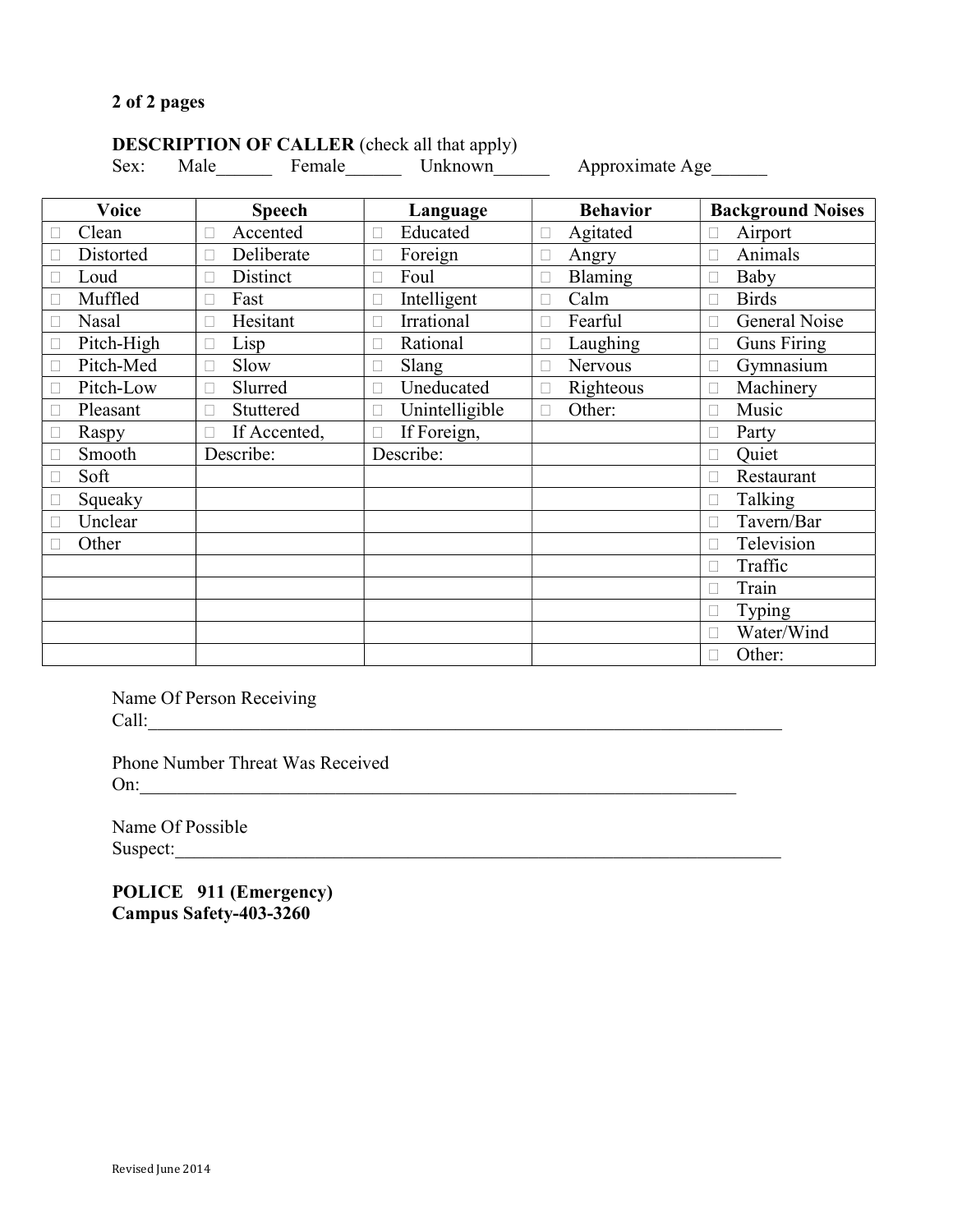# <span id="page-15-0"></span>Chemical Spill

- 1. Vacate the affected area at once and, seal contaminated area off (close doors to room and place towels between bottom of door and floor. Close other doors as you vacate the area) to prevent further contamination
	- a. DO NOT ALLOW RE-ENTRY TO THE CONTAMINATED AREA
	- b. Remove and leave contaminated footwear / clothing near contaminated area

# 2. Call 911

- a. Know the physical address of the building you are calling from.
- b. If outdoors, give address of the nearest building or nearest cross street.
- c. Send another to wait for Fire Department, Hazardous Material Team
- 3. Call Campus Safety 403-3260 (Provide assistance to emergency responders and college officials)

Campus Safety to call:

- a. Facilities Services On-call Phone
- b. Chemical Hygiene Officer
- c. VP of Mission and Student Affairs
- d. Senior Director of Campus Safety
- e. VP Enrollment and Communications (CENS Message)
- f. Chief Information Officer and Information Technology on-call
- g. VP of Finance
- h. VP Academic Affairs
- i. VP of Advancement
- j. Critical Building Managers (GMS, Food Services, Health and wellness)
- k. Building Contractors (i.e. Miron Construction)

#### 3. Evacuate building by alerting others as you vacate, **Do Not Use Elevators.**

- a. Accompany and assist person(s) with disabilities who appear to need direction or assistance. If you are unable to assist alert emergency personnel the location of any disabled person(s)
- b. Take with you: essential personal items ONLY. Do not attempt to take large or heavy objects
- c. Shut all doors behind you as you go
- d. Once out of the building, move at least 500 feet away from the structure, meet in pre-determined area, or as instructed by emergency personnel
- e. Contact your immediate supervisor of your whereabouts (accountability)

#### 5. Initial First Aid

a. Refer to Safety Data Sheet (SDS) for first aid and safety instructions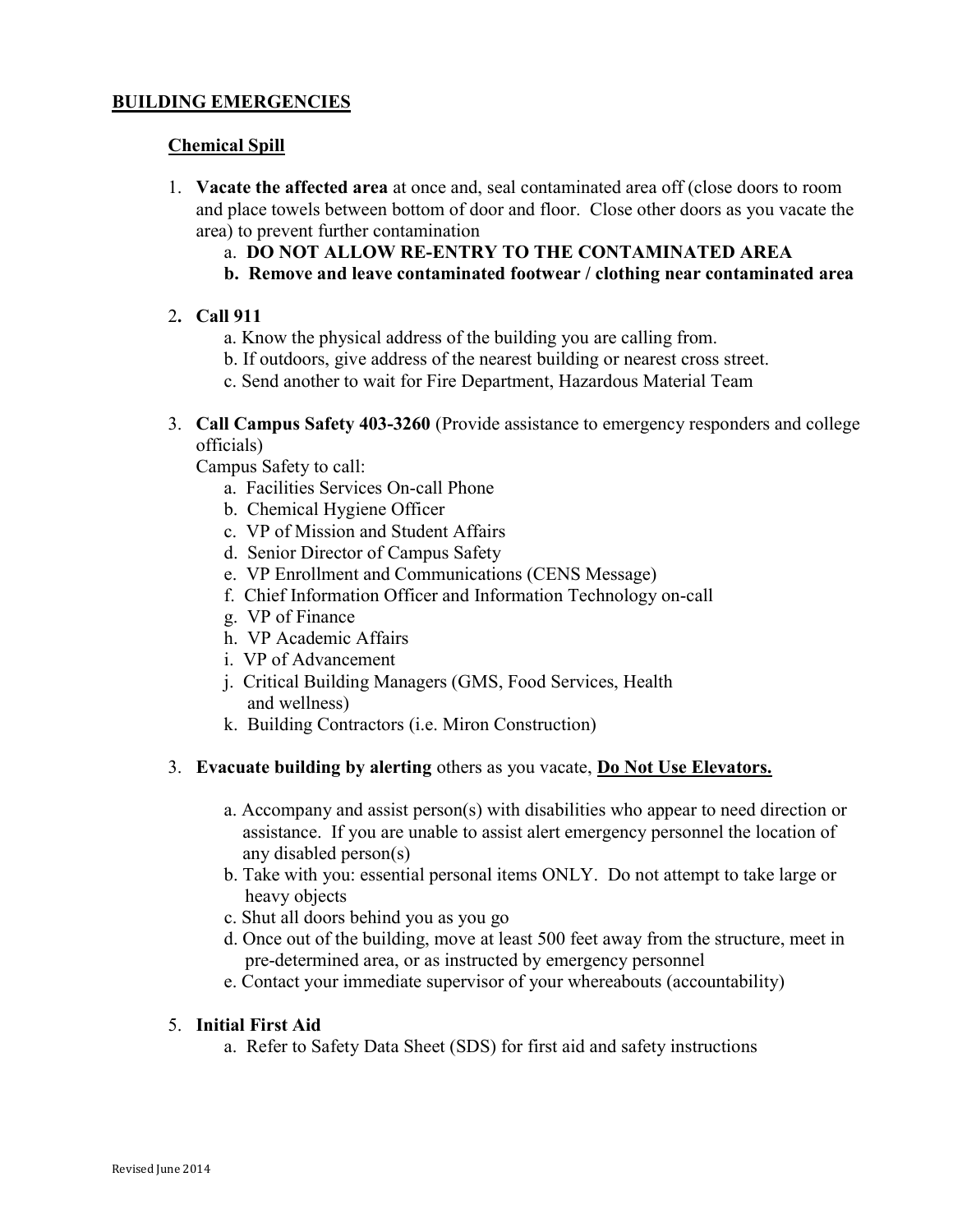# <span id="page-16-0"></span>Electrical Power Outage

- 1. Call Facilities Services 403-3255 (6:30 am  $-10:30$  pm Monday Friday)
- 2. Campus Safety (Liaison to emergency responders and college officials)

#### 3. After hours call Campus Safety 403-3260

Campus Safety to call:

- a. Facilities Services On-call Phone
- b. VP of Mission and Student Affairs
- c. Senior Director of Campus Safety
- d. Chief Information Officer and Information Technology on-call
- e. VP Enrollment and Communications (CENS Message)
- f. VP of Business and Finance
- g. VP Academic Affairs
- h. VP of Advancement
- i. Critical Building Managers (GMS, Food Services, Health and wellness)
- j. Building Contractors (i.e. Miron Construction)
- 4. Remain calm and stay where you are
- 5. Check all elevators in your building to determine if anyone is trapped. If someone is if someone is trapped in an elevator call campus safety 403-3260
- 6. Turn off all lights and electrical appliances including computers and printers to to eliminate overload when power is restored
- 7. In the event of an extended power outage, you will receive additional communication via the campus emergency notification system
- 8. Keep refrigerator and freezer doors closed, or transfer items to coolers if extended outage is expected
- 9. Keep outside doors and windows closed if an extended outage is expected.

# \*IMPORTANT: Emergency lighting and card access may only last one hour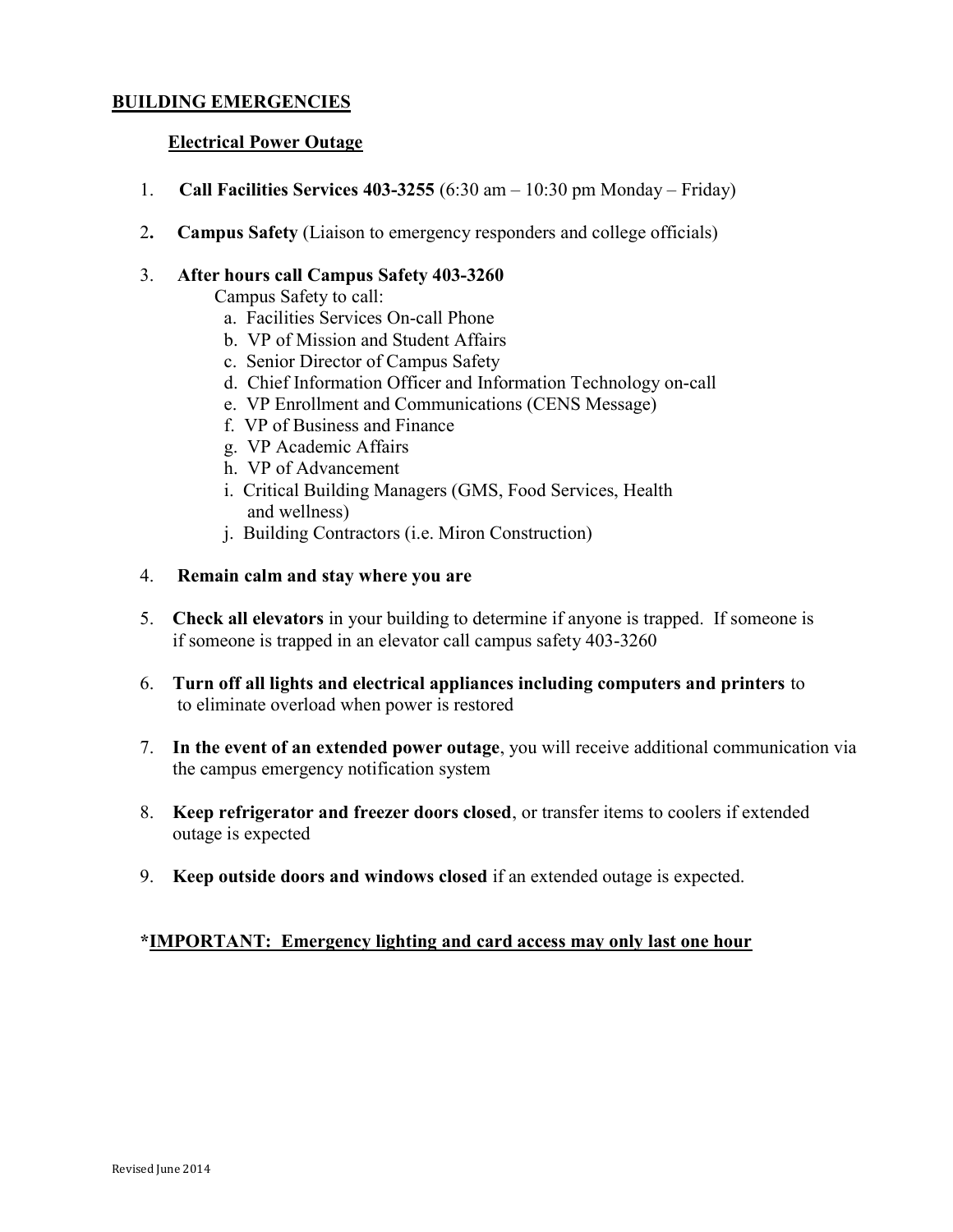# <span id="page-17-0"></span>Elevator Malfunction

### 1. If a person is stranded in an elevator:

- a. Call Campus Safety 403-3260 Campus Safety to Call: i. Facilities Services 403-3255
- b. Do not attempt to force doors open; remain calm
- c. Reassure stranded person(s) that the alarm has been noticed and help is coming. Keep in contact until help arrives

# 2. If no occupants in elevator:

- a. Call Facilities Services 403-3255 (6:30 am  $-$  2:30 pm Monday Friday)
- b. After business hours, call Campus Safety 403-3260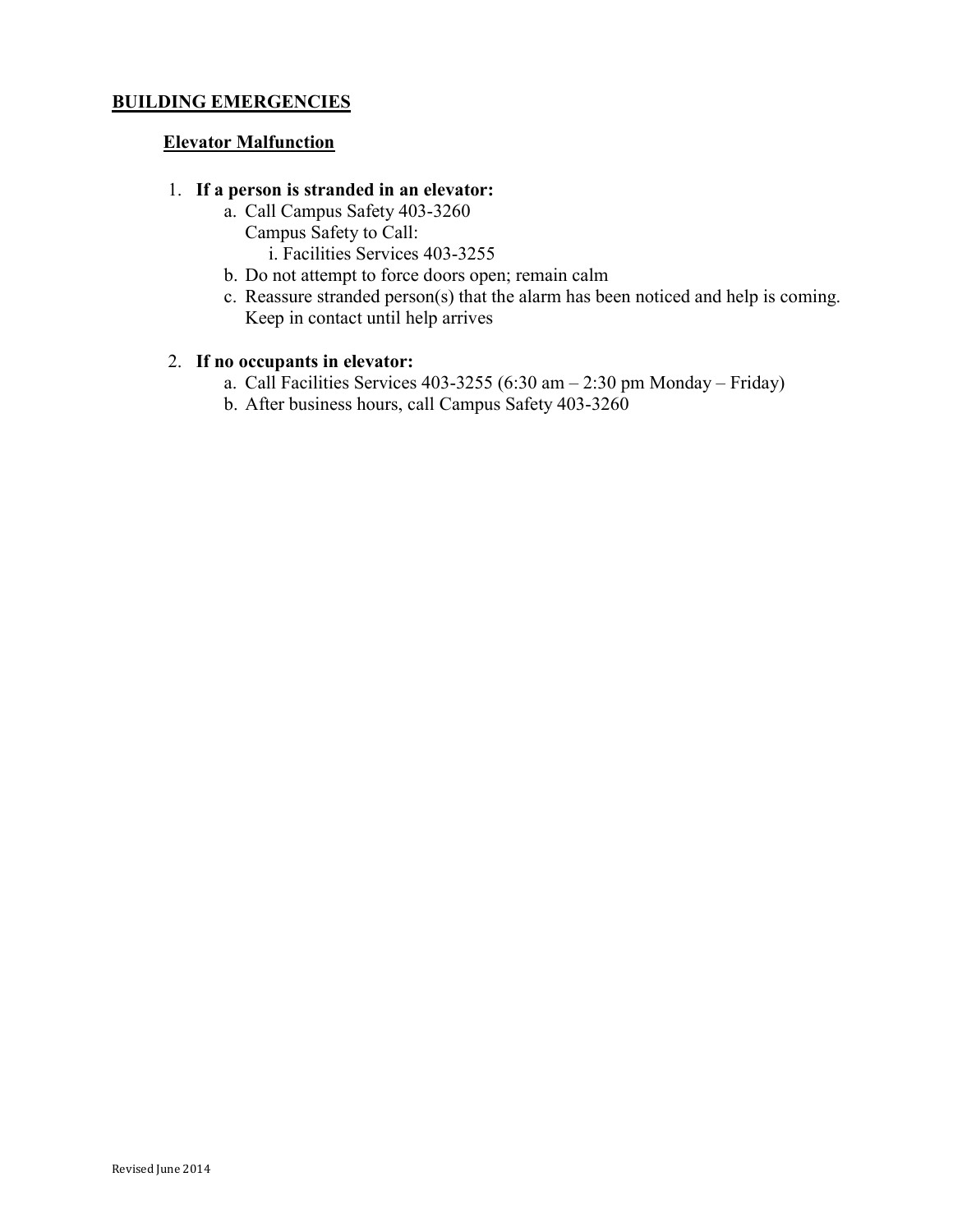# <span id="page-18-0"></span>Explosion

- 1. Immediately take cover under tables, desks or other objects which will give protection against falling glass and debris
- 2. Activate the fire alarm in the building
- 3. Call 911
	- a. Know the physical address of the building you are calling from
	- b. If outdoors, give address of the nearest building or nearest cross street
	- c. Send another to wait for Fire Department (if possible)
- 4. Call Campus Safety 403-3260 (liaison to emergency responders and college officials) Campus Safety to call:
	- a. Facilities on-call
	- b. VP of Mission and Student Affairs
	- c. Senior Director of Campus Safety
	- d. VP of Enrollment and Communications (CENS Messaging)
	- e. VP & Chief Information Officer and Information Technology on-call
	- f. VP of Business and Finance
	- g. VP Academic Affairs
	- h. VP of Advancement
	- i. Critical Building Managers (GMS, Food Services, Health and wellness)
	- j. Building Contractors (i.e. Miron Construction)
- 5. Evacuate the building by the nearest available exit, Do Not Use Elevators
	- a. Verbally alert others to evacuate
	- b. Listen for people who may be trapped in debris (report locations to firefighters).
	- c. Accompany and assist person(s) with disabilities who appear to need direction or assistance. If you are unable to assist alert emergency personnel the location of any disabled person(s)
	- d. Take with you: essential personal items ONLY. Do not attempt to take large or heavy objects
	- e. Shut all doors behind you as you go
	- f. Contact your immediate supervisor of your whereabouts (accountability)
- 6. Do not return to an evacuated building unless authorized by emergency personnel.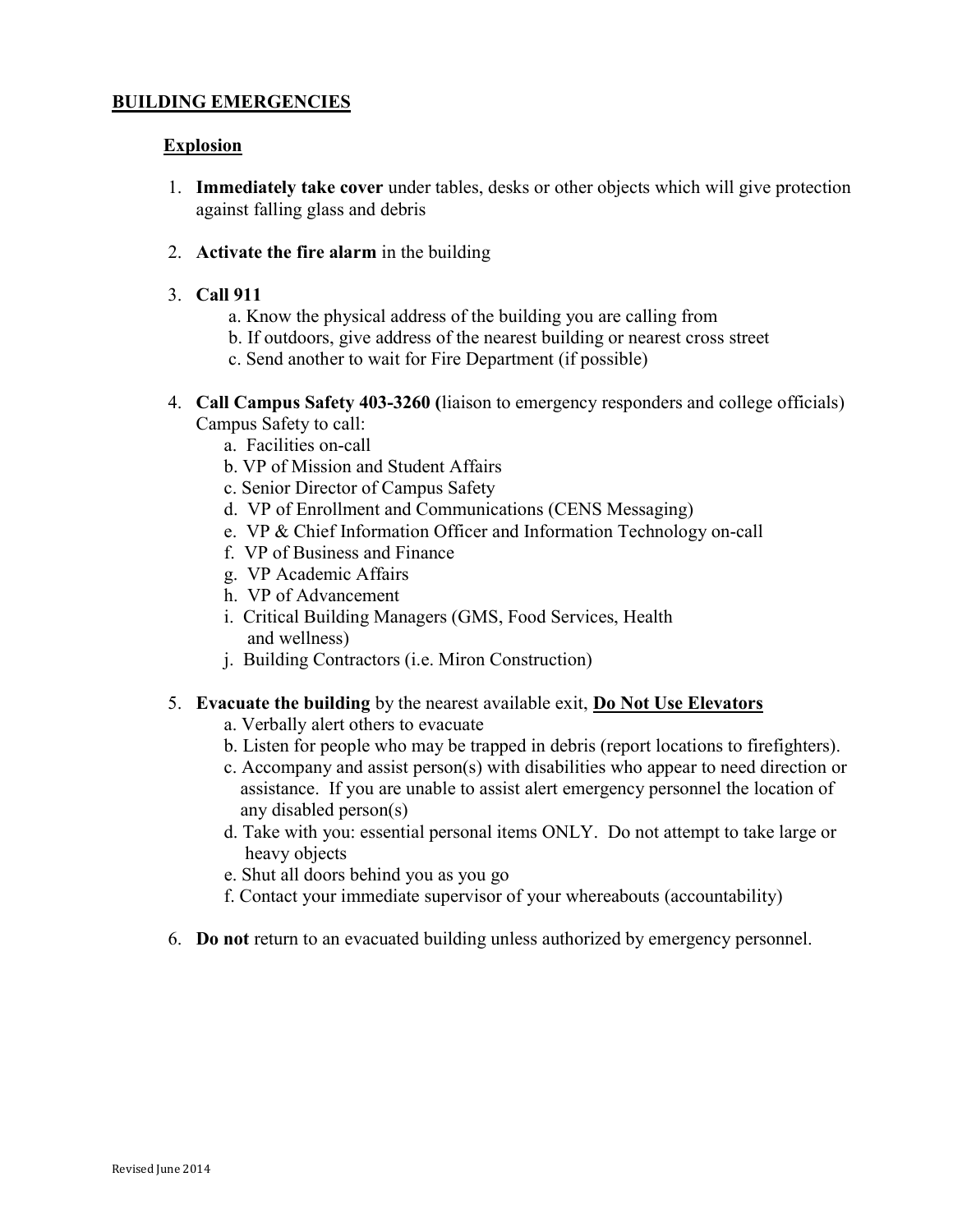# <span id="page-19-0"></span>Fire

- 1. Activate the nearest fire alarm. (R.A.C.E.).
	- a. Rescue (those in immediate danger of the fire).
	- b. Activate (activate alarm pull stations).
	- c. Contain (contain the fire by closing doors as you leave the area).
	- d. Exit or Extinguish (exit quickly and safely, attempt extinguishment if fire is small and you are comfortable using a fire extinguisher).

# 2. Call 911

- a. Know the physical address of the building you are calling from.
- b. If outdoors, give address of the nearest building or nearest cross street.
- c. Send another to wait for Fire Department.
- 3. Call Campus Safety 403-3260 (Liaison to emergency responders and College officials) Campus Safety to Call:
	- a. Facilities on-call
	- b. VP of Mission and Student Affairs
	- c. Senior Director of Campus Safety
	- d. VP of Enrollment and Communications (CENS Messaging)
	- e. VP & Chief Information Officer and Information Technology on-call
	- f. VP of Business and Finance
	- g. VP Academic Affairs
	- h. VP of Advancement
	- i. Critical Building Managers (GMS, Food Services, Health and wellness)
	- j. Building Contractors (i.e. Miron Construction)

# 4. Evacuate the building by the nearest available exit, Do Not Use Elevators.

- a. Verbally alert others to evacuate.
- b. Listen for persons who may be trapped (report locations to firefighters).
- c. Accompany and assist person(s) with disabilities who appear to need direction or assistance. If you are unable to assist alert emergency personnel the location of any disabled person(s).
- d. Take with you: essential personal items ONLY. Do not attempt to take large or heavy objects.
- e. Shut all doors behind you as you go.
- f. Once out of the building, move to a pre-determined location at least 500 feet from the structure or as instructed by emergency personnel. Keep streets and walkways clear for emergency vehicles and crews.
- g. Contact your immediate supervisor of your whereabouts (accountability)
- 5. Do not return to an evacuated building unless authorized by emergency personnel.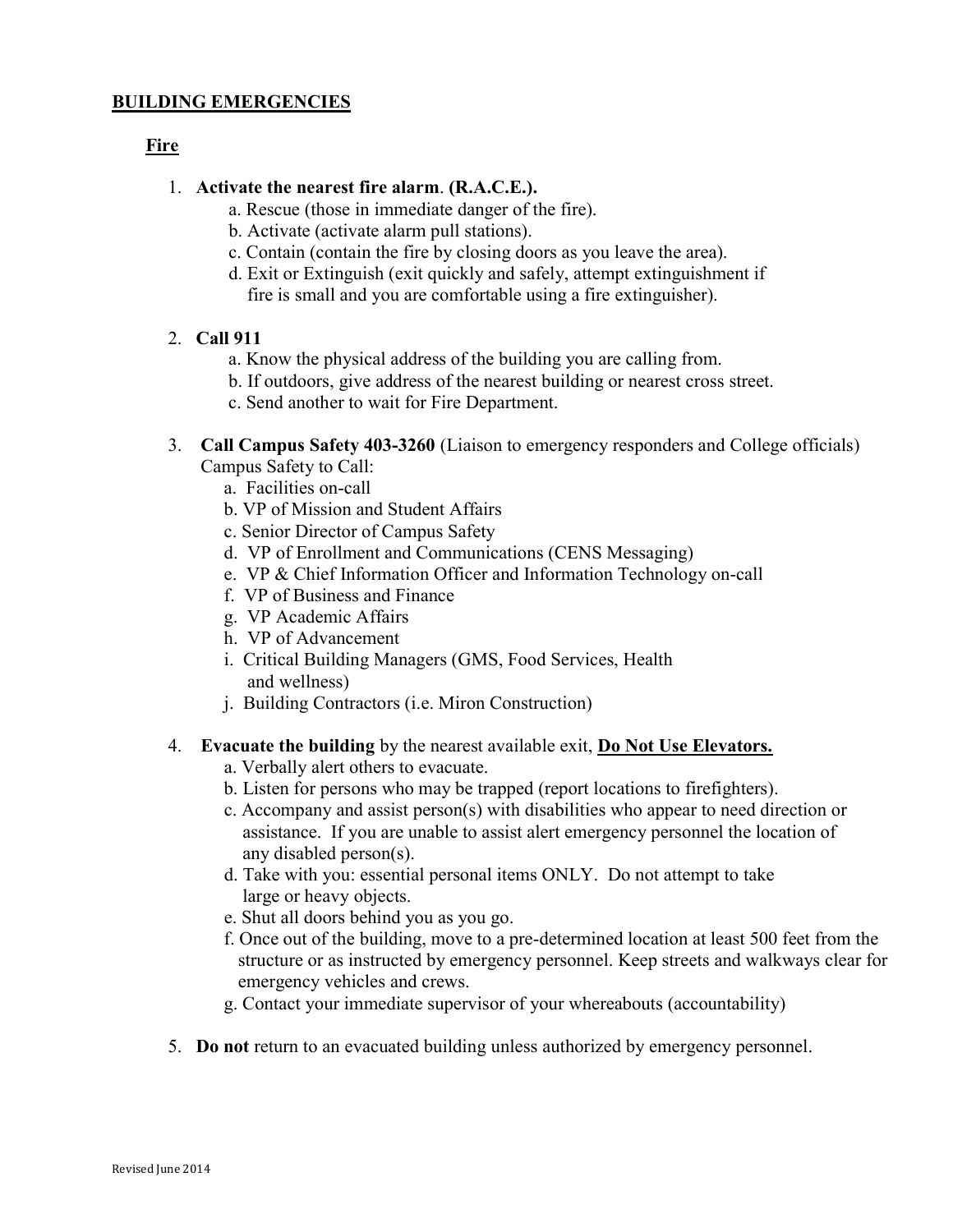# <span id="page-20-0"></span>Gas Leak

- 1. Do not switch on/off lights or any electrical equipment.
- 2. Do not pull fire alarm.
- 3. Call 911
	- a. Know the physical address of the building you are calling from.
	- b. If outdoors, give address of the nearest building or nearest cross street.
	- c. Send another to wait for Fire Department.
- 4. Call Campus Safety 403-3260 (Liaison to emergency responders and College officials

Campus Safety to Call:

- a. Facilities on-call
- b. VP of Mission and Student Affairs
- c. Senior Director of Campus Safety
- d. VP of Enrollment and Communications (CENS Messaging)
- e. VP & Chief Information Officer and Information Technology on-call
- f. VP of Business and Finance
- g. VP Academic Affairs
- h. VP of Advancement
- i. Critical Building Managers (GMS, Food Services, Health and wellness)
- j. Building Contractors (i.e. Miron Construction)

# 5. Evacuate the building by the nearest exit, Do Not Use Elevators.

- a. Verbally alert others to evacuate.
- b. Accompany and assist person(s) with disabilities who appear to need direction or assistance. If you are unable to assist alert emergency personnel the location of any disabled person(s).
- c. Take with you: essential personal items ONLY. Do not attempt to take large or heavy objects.
- d. Shut all doors behind you as you go.
- e. Once out of the building, move to a pre-determined location at least 500 feet from the structure or as instructed by emergency personnel. Keep walkways clear for emergency crews.
- f. Contact your immediate supervisor of your whereabouts (accountability)
- 6. Do not return to an evacuated building unless authorized by emergency personnel.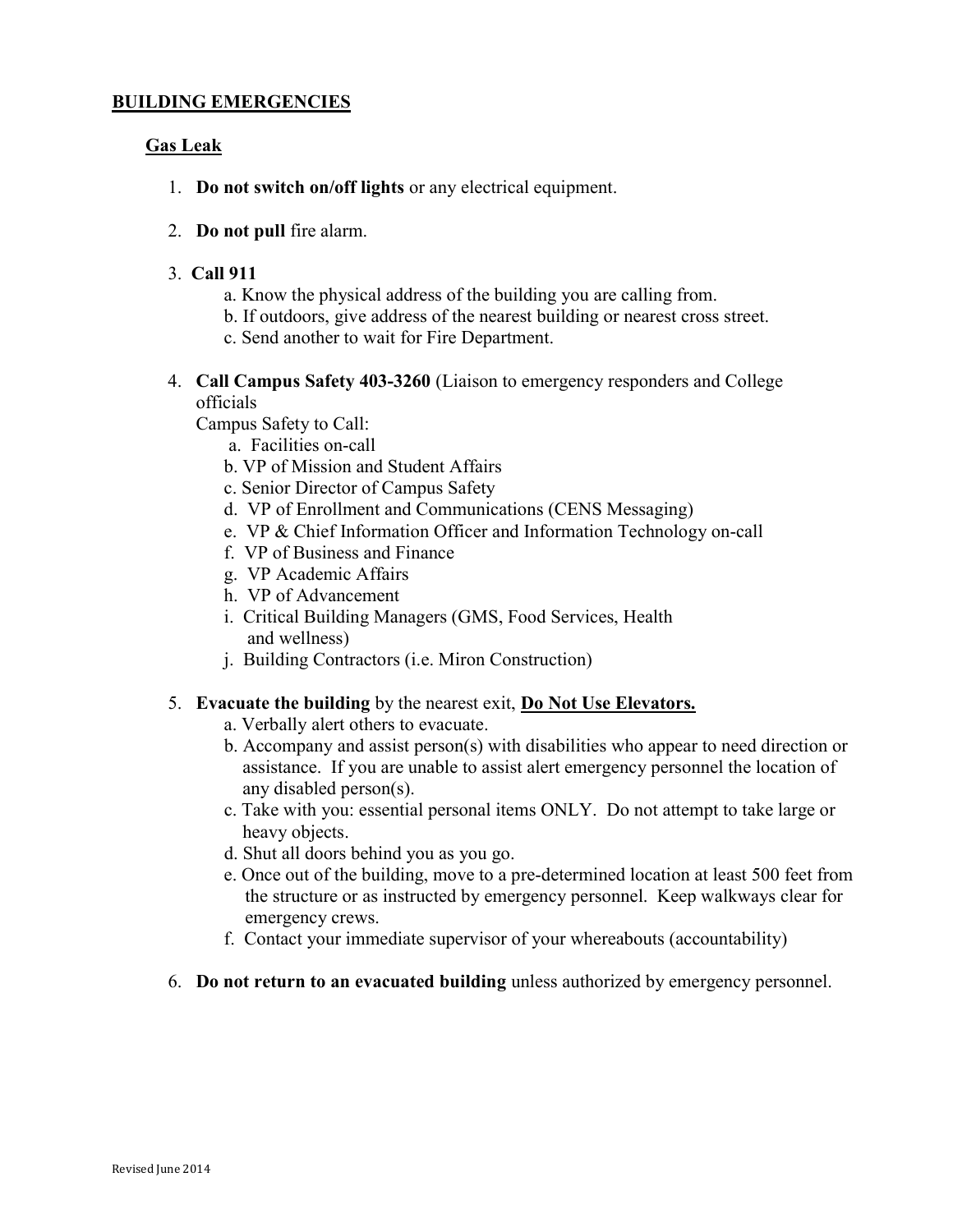### <span id="page-21-0"></span>Tornado/Severe Weather

A **tornado watch/severe weather watch** means tornadoes are likely to develop. A *tornado warning* means a tornado has been spotted in the immediate area.

### Tornado sighting or warning

- 1. Move to the lowest level or to an interior hallway of the building quickly.
- 2. Alert others in the building to also move to a safe place.
- 3. Stay away from windows and areas with a large expanse of glass.
- 4. Avoid auditoriums, gymnasiums, and other large rooms with free-span roofs.
- 5. Do not use elevators; remain calm.
- 6. Assist disabled to an interior hallway away from windows and areas with a large expanse of glass if they cannot move safely to the lowest level.
- 7. Protect your head and face. If possible, get under a sturdy table or other structure.

Note: You will receive updates from the Campus Emergency Notification System.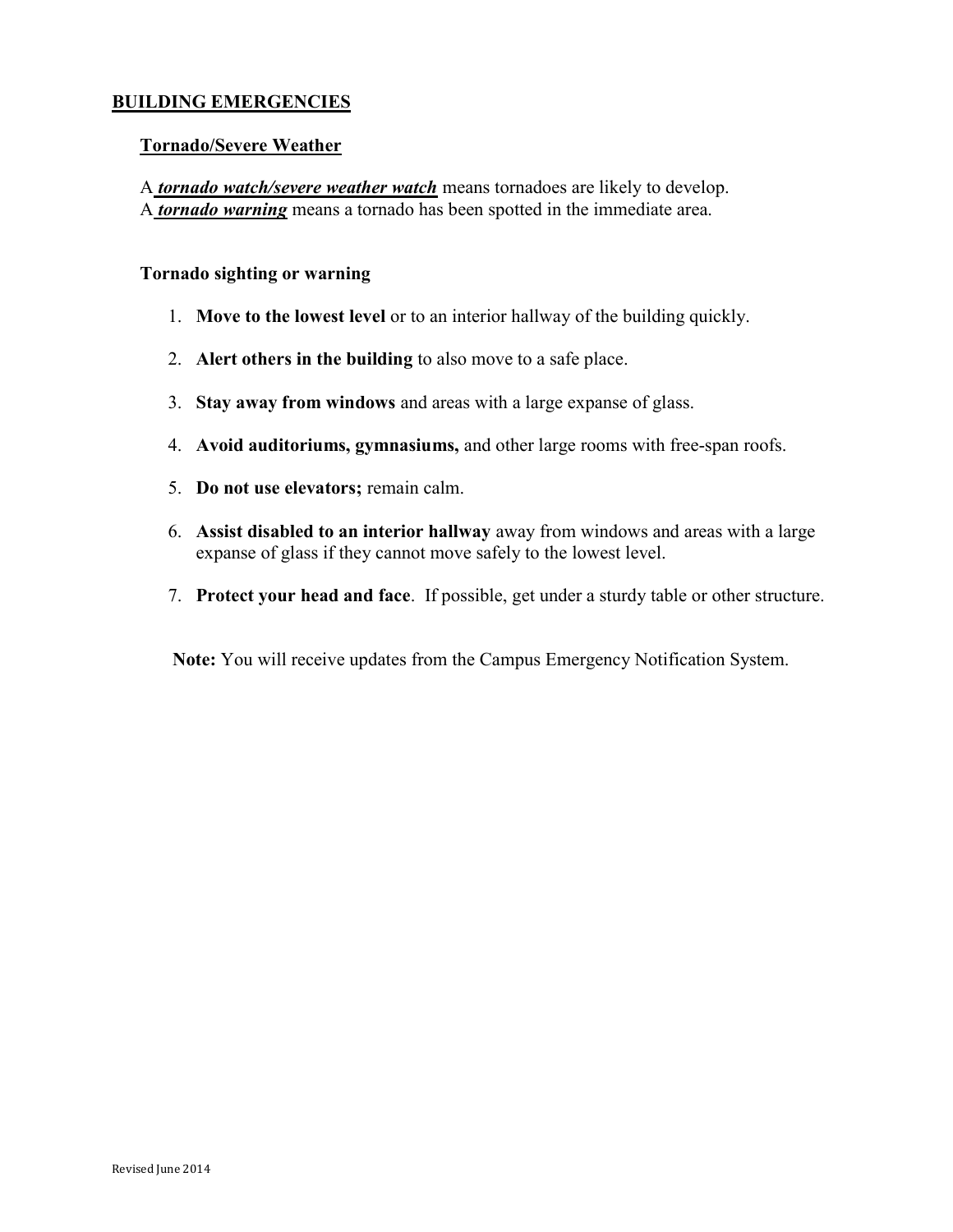# <span id="page-22-0"></span>DEATH OF A STUDENT ON CAMPUS

# Primary Call Instructions:

- 1. Call 911; send another to wait for rescue.
- 2. Call Campus Safety 403-3260 (Liaison to responders and V.P. as needed) Campus Safety to call:
	- a. Sr. Director of Campus Safety
	- b. VP of Mission & Student Affairs
		- VP of Mission & Student Affairs to call:
			- i. Pastor of Old St. Joseph
		- ii. Campus Ministry
	- c. Counselor on Call
		- Counselor on call to call:
		- i. Counselors (as needed)
	- d. Sr. Director of Residential Education and Housing and Hall Director On-call Hall Director On-call to call:
		- iii. Sr. Director of Residential Education & Housing
		- iv. Other Hall Directors (as needed)
	- e. VP for Enrollment Management & Communication

# Secondary Call Instructions:

- 1. VP of Mission & Student Affairs (or Pastor of Old St. Joseph if VP of Mission & Student Affairs is not available).
	- a. Parent/Guardian
	- b. Closest Friends
	- c. Campus Ministry/Parish Teams
	- d. Norbertine Community (Abbot or Prior if appropriate)
- 2. VP of Mission and Student Affairs to also call;
	- a. President
	- b. Health and Wellness Services (if appropriate)
	- c. President's Cabinet (if appropriate)
	- d. Academic Advisor
	- e. Present Faculty
	- f. Other Areas of the College (e.g., International Center)
	- g. St. Norbert College Risk Manager
- 3. President
	- a. Trustees (if appropriate)
	- b. Family (at appropriate time)

# Action Steps

- 1. Communication Office drafts internal and external messages.
- 2. Campus Ministry and Counseling Center plan prayer/support meeting.
- 3. Counseling Center plans support for first responders.
- 4. Counseling Center plans support for closest friends.
- 5. Campus Safety communicates with De Pere police and medical examiner (including release of reports).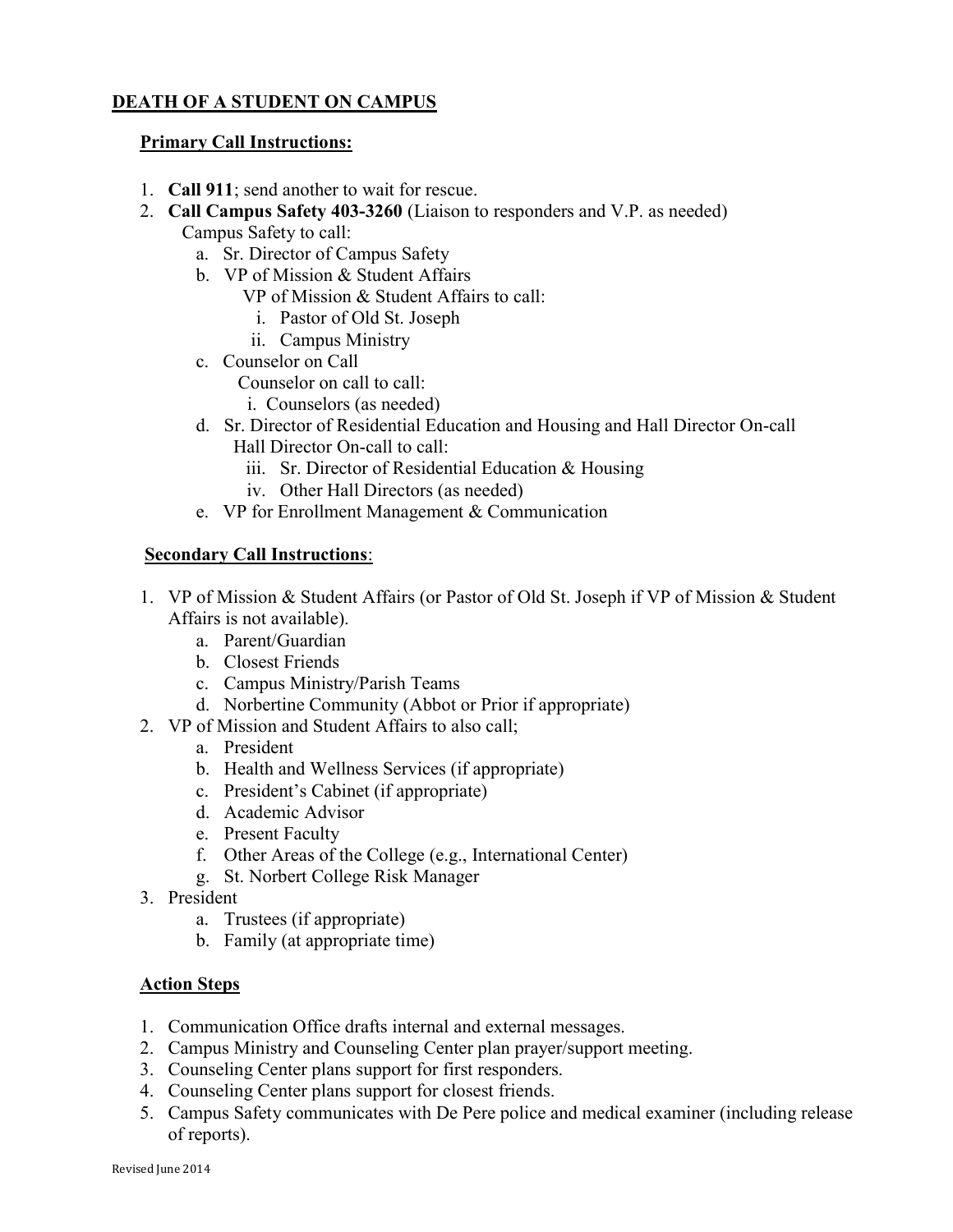# <span id="page-23-0"></span>DEATH OF A STUDENT AWAY FROM CAMPUS

# Primary Call Instructions:

1. Call Campus Safety 403-3260 (Provide assistance to V.P. as needed)

Campus Safety to Call:

- a. VP of Mission & Student Affairs
- b. Senior Director of Campus Safety
	- VP of Mission & Student Affairs to call:
		- i. Pastor of Old St. Joseph
		- ii. Campus Ministry
- c. Counselor on Call

Counselor on Call to Call:

- i. Counselors (as needed)
- d. Sr. Director of Residential Education and Housing and Hall Director On-call Hall Director on call to call:
	- i. Director of Housing Operations
	- ii. Other Hall Directors (as needed)
- e. VP for Enrollment Management & Communication

# Secondary Call Instructions:

- 1. VP of Mission & Student Affairs (or Pastor of Old St. Joseph if VP of Mission & Student Affairs is not available).
	- a. Parent/Guardian
	- b. Closest Friends
	- c. Campus Ministry/Parish Teams
	- d. Norbertine Community (Abbot or Prior if appropriate)
- 2. VP of Mission and Student Affairs (or Pastor of Old St. Joseph if VP of Mission & Student Affairs is not available) calls:
	- a. President
	- b. Health and Wellness Services (if appropriate)
	- c. President's Cabinet (if appropriate)
	- d. Academic Advisor
	- e. Present Faculty
	- f. Other Areas of the College (e.g., International Center)
	- g. St. Norbert College Risk Manager
- 3. President
	- a. Trustees (if appropriate)
	- b. Family (when appropriate)

# Action Steps:

- 1. Communication Office drafts internal and external messages.
- 2. Campus Ministry and Counseling Center plan prayer/support meeting.
- 3. Campus offers support for closest friends.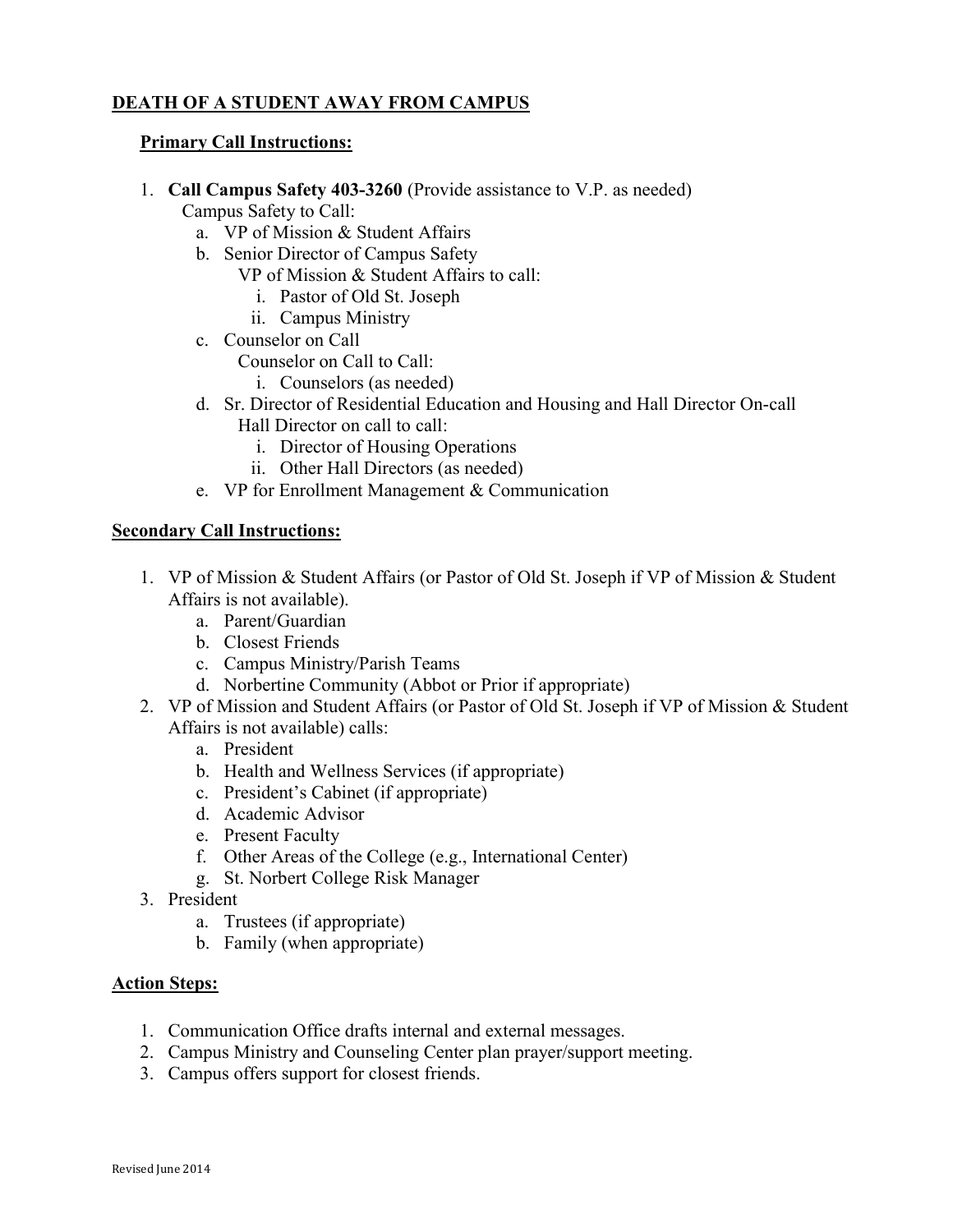# <span id="page-24-0"></span>DEATH OF AN EMPLOYEE ON OR AWAY FROM CAMPUS

# Primary Call Instructions:

### 1. Call 911 (if incident occurred on campus)

- a. Know the physical address of the building you are calling from.
- b. If outdoors, give address of the nearest building or nearest cross street.
- c. Wait for Police Department.
- 2. Call Campus Safety 403-3260 (Liaison to responders and V.P. as needed) Campus Safety to call:
	- a. VP of Mission & Student Affairs
	- b. Senior Director of Campus Safety
		- VP of Mission & Student Affairs to call:
		- i. Pastor of Old St. Joseph
	- c. VP of Employee
	- d. Counselor On-call
		- Counselor On-call to call:
			- i. Counselor On-call calls other Counselors (as needed).
	- e. VP for Enrollment Management & Communications.
	- f. St. Norbert College Risk Manager (if death was a result of an industrial accident).

# Secondary Call Instructions:

- 1. VP of Mission & Student Affairs (or Pastor of Old St. Joseph if VP of Mission & Student Affairs is not available).
	- a. Family
	- b. Co-workers
	- c. Norbertine Community (Abbot or Prior)
- 2. VP of Mission and Student Affairs (or Pastor of Old St. Joe's if VP of Mission & Student Affairs is not available).
	- a. President
	- b. Health and Wellness Services (if appropriate)
	- c. President's Cabinet (if appropriate)
- 3. President
	- a. Trustees (if appropriate)

# Action Steps:

- 1. Communication Office drafts internal and external messages.
- 2. Campus Ministry and Counseling Center plan prayer/support meeting (if appropriate).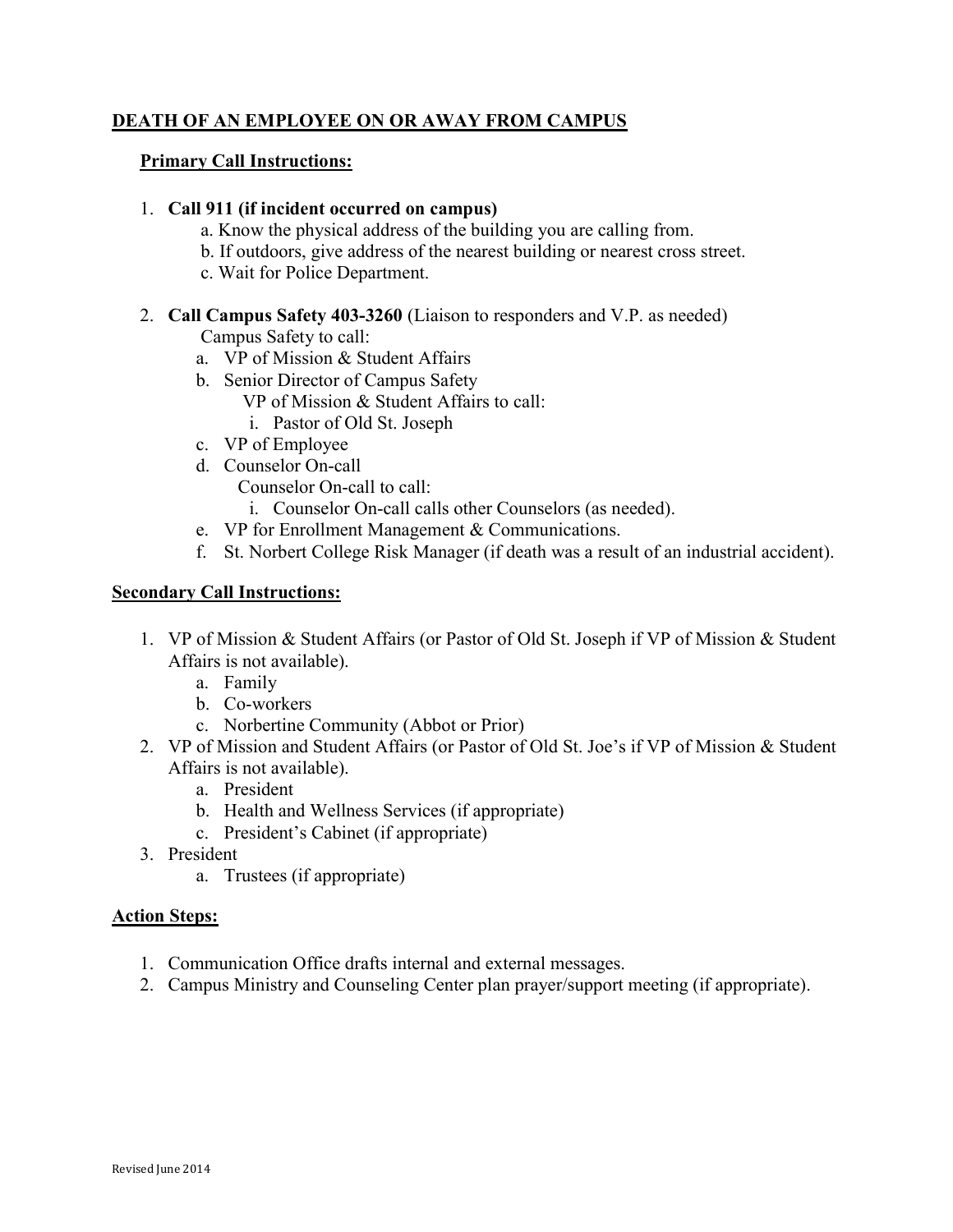# <span id="page-25-0"></span>DEATH OF A FAMILY MEMBER OF A STUDENT OR EMPLOYEE

# Primary Call Instructions:

- 1. Call VP of Mission & Student Affairs: (if no answer, call Campus Safety 403-3260).
	- VP of Mission & Student Affairs or Campus Safety to call:
	- a. Pastor of Old St. Joseph
	- b. Senior Director of Campus Safety
	- c. Counselor on Call (if appropriate)
	- d. Sr. Director of Residential Education and Housing and Hall Director On-call (if a student's family member)
		- Hall Director on Call to call:
		- i. Director of Housing Operations
	- e. VP for Enrollment Management & Communications

# Secondary Call Instructions:

- 1. VP of Mission & Student Affairs (or Pastor of Old St. Joseph if VP of Mission & Student affairs is not available).
	- a. President
	- b. President's Cabinet (VP of employee; others as appropriate)
- 2. President
	- a. Trustees (if appropriate)

# Action Steps

- 1. Communication Office drafts internal and external messages (when appropriate).
- 2. Campus Ministry and Counseling Center plan prayer/support meeting (when appropriate).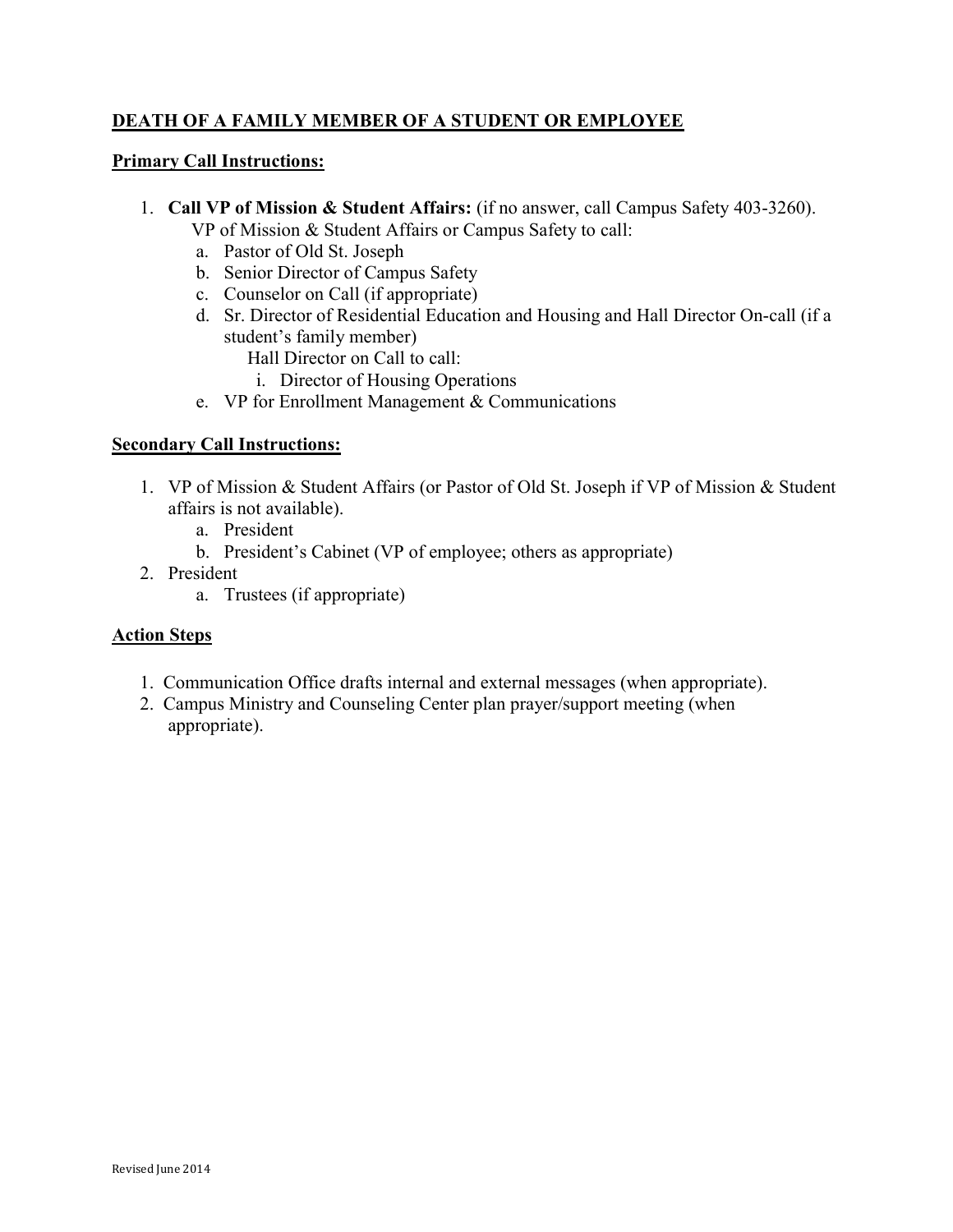# <span id="page-26-0"></span>DEATH OF A VISITOR TO CAMPUS

#### Unresponsive Person:

1. Assure safety of yourself and others

#### 2. Call 911;

- a. Know the physical address of the building
- b. If outdoors the physical address of the nearest building
- c. Send another to direct police and rescue to the scene
- 3. Call Campus Safety 403-3260; do not to leave the victim alone

Campus Safety to call:

- a. VP for Mission & Student Affairs (or Pastor of Old St. Joe's Church if VP of Mission & Student Affairs is not available).
- b. Senior Director of Campus Safety
- VP for Mission & Student Affairs to call:
	- a. President's Cabinet if appropriate

#### 4. Begin CPR if indicated;

- a. Check for pulse and respirations absent
- b. Begin compressions Rate of 100 compressions per minute
- (30 compressions x 2- breaths)
- c. Acquire an Automated External Defibrillator, follow AED verbal instruction
- d. After AED shock is delivered, begin CPR, stop only if AED instructs, person moves, or another rescuer takes over

#### Automated External Defibrillators (AED). AED locations are:

Campus Safety **Health & Wellness Services** Abbot Pennings Hall of Fine Arts Kress Inn Schuldes Sport Center Campus Center Bemis Int'l Center Schneider Stadium Locker Room Michels Commons Dudley Birder Hall

#### Secondary Call Instructions;

- 1. VP for Mission & Student Affairs (or Pastor of Old St. Joe's Church if VP of Mission & Student Affairs is not available).
	- a. President
	- b. President's Cabinet
- 2. President
	- a. Trustees (if appropriate)

#### Action Steps:

 1. Communication Office drafts internal and external messages (when appropriate).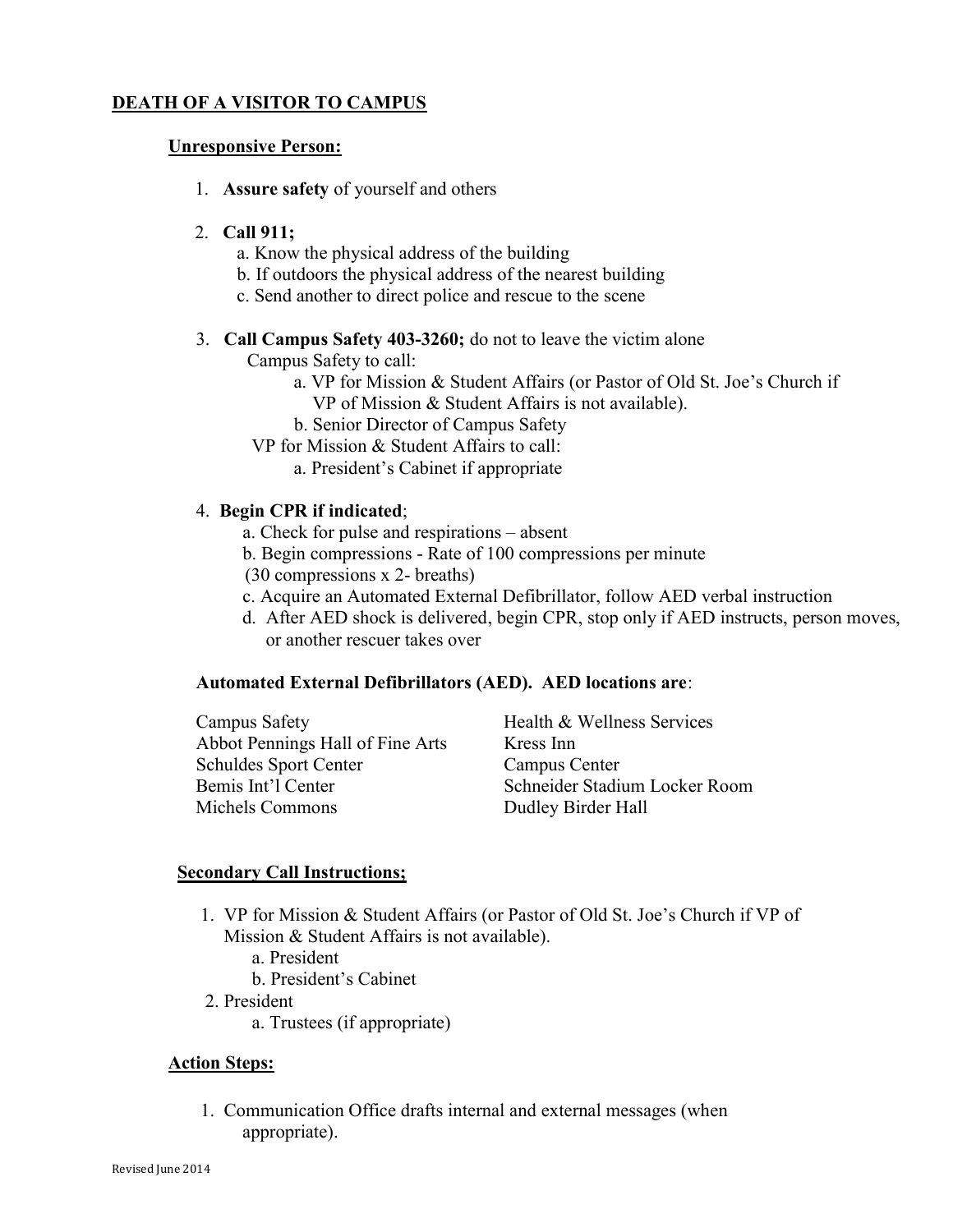2. Campus Ministry and Counseling Center plan prayer/support meeting (when appropriate).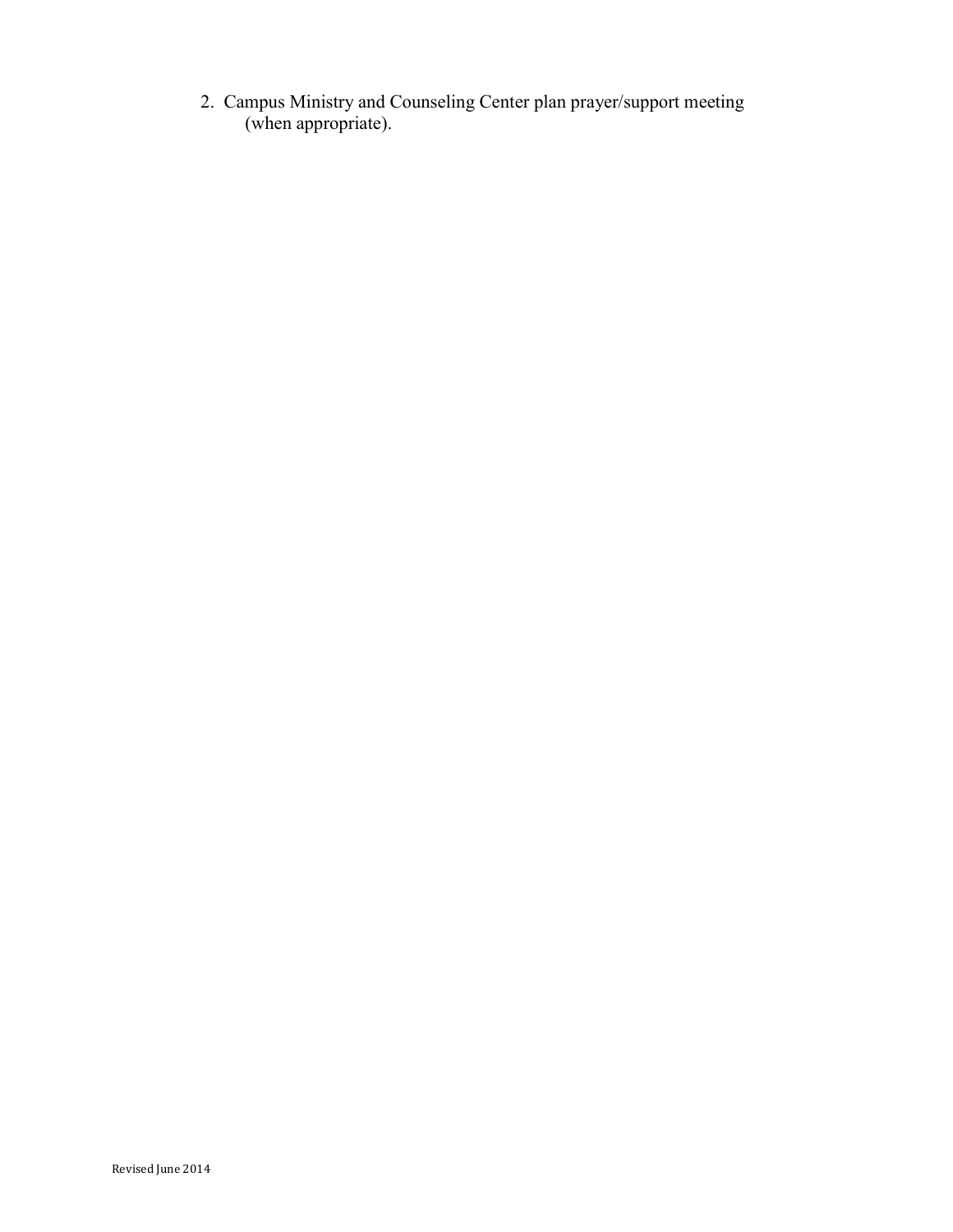# <span id="page-28-0"></span>**Abduction**

- 1. Call 911
- a. Know the physical address of the building you are calling from.
- b. If outdoors, give address of the nearest building or nearest cross street.
- c. Wait for Police Department.
- 2. Call Campus Safety-403-3260 (Liaison to responders and V.P. as needed) Campus Safety to call:
	- a. VP of Enrollment Management & Communication
	- b. Senior Director of Campus Safety

VP of Mission and Student Affairs

- VP of Mission and Student Affairs to call:
	- i. Counselor on Call
	- ii. President
	- iii. VP of Academic Affairs
	- iv. VP of Business & Finance
	- v. VP of Advancement
	- vi. VP and Chief Information Officer
	- vii VP of Enrollment and Communications
	- viii. Pastor of Old St. Joe's Church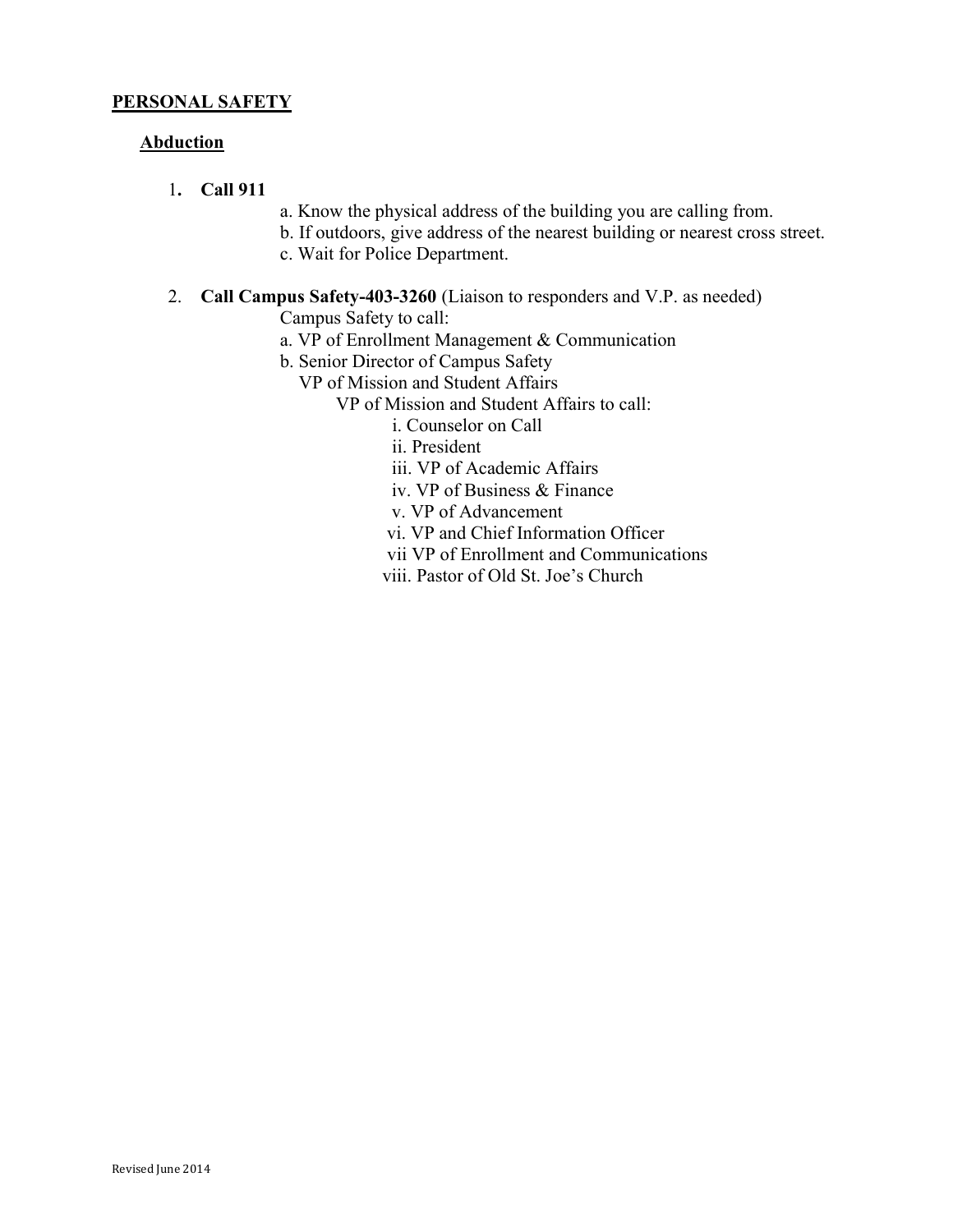#### <span id="page-29-0"></span>Physical Assault

- 1. Ensure the victim and you are safe.
- 2. Ensure the victim has been offered appropriate medical attention.
- 3. Monitor the victim for possible signs of shock symptoms due to injury.
- 4. Depending upon the wishes of the victim, call one or more of the following: (Let the victim know that he/she should ask anyone responding from the list below if they are mandated reporters, and thus may not be able to maintain confidentiality).
	- a. Campus Safety  $-403-3260$
	- b. De Pere Police 911 if emergency, 339-4078 if not an emergency
	- c. Counseling Center 619-5228----Non-Mandated Reporters
	- d. Campus Ministry 403-3014
	- e. Residential Life 403-3360
	- f. Health and Wellness Center 403-3266----Non-Mandated Reporters
- 5. Obtain as much information as possible regarding the offender(s).

Ask the victim for the name of a friend or trusted acquaintance that you could contact on their behalf for support and to be with them.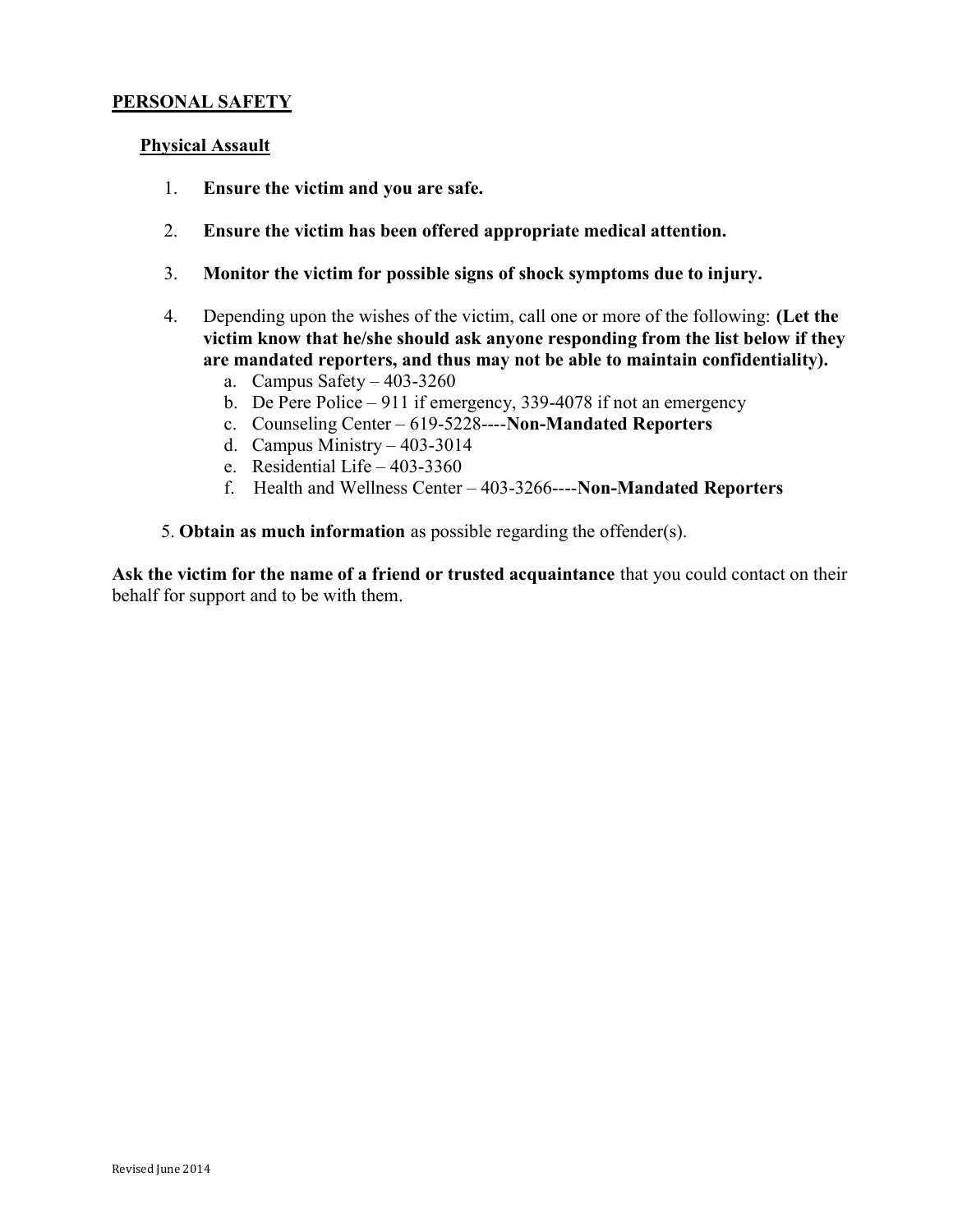# <span id="page-30-0"></span>**Hostage Situation**

# 1. Call 911

- a. Know the physical address of the building you are calling from.
- b. If outdoors, give address of the nearest building or nearest cross street.
- c. Wait for Police Department.
- 2. Call Campus Safety 403-3260 (Liaison to responders and college officials as needed) Campus Safety to call the following;
	- a. VP of Mission and Student Affairs
	- b. Senior Director of Campus Safety
		- VP of Mission and Student Affairs to call:
			- i. VP Academic Affairs
			- ii. VP Enrollment Management & Communications (CENS Message)
			- iii. VP Business and Finance
			- iv. VP of Advancement
			- v. VP and Chief Information Officer
			- vi. President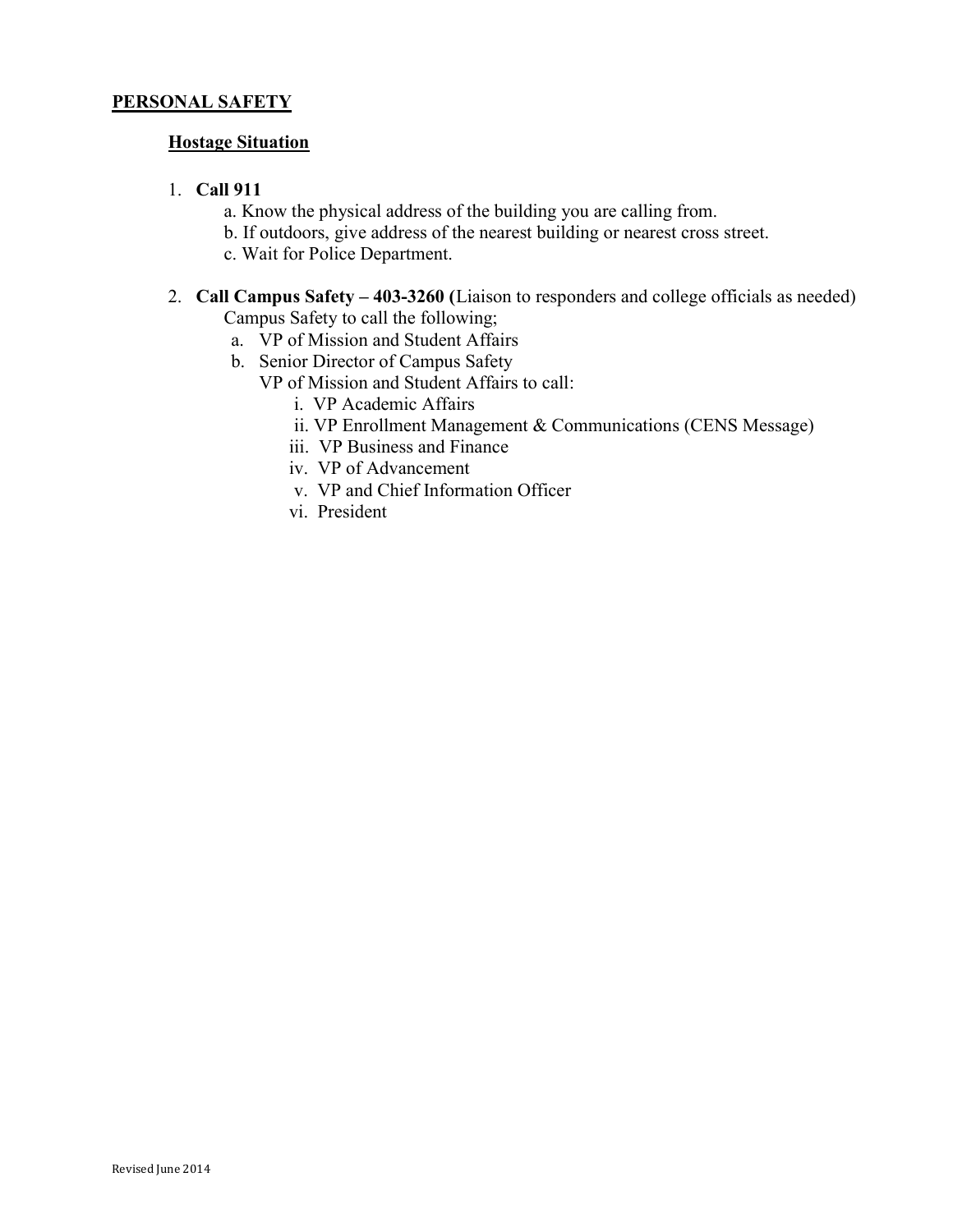### <span id="page-31-0"></span>Lockdown

- 1. Call for a lockdown will be made by the College Administration or Campus Safety who in conjunction with the Communications Department will activate the Campus Emergency Notification System (CENS) to notify the Campus Community of the situation.
- 2. Move into the closest classroom, office or residence room as quickly as possible.
- 3. Lock the door-if the door cannot be locked use whatever means possible to restrict entry to the room.
- 4. Turn off lights.
- 5. Attempt to make the room look unoccupied.
- 6. Put all cell phones on silent-use text messaging only to communicate.
- 7. Remain in lockdown even if you hear a fire alarm unless you see fire, smell smoke or you are directed to evacuate by College Administration, official safety personnel or by CENS.
- 8. If applicable, follow "Run Hide Fight" protocol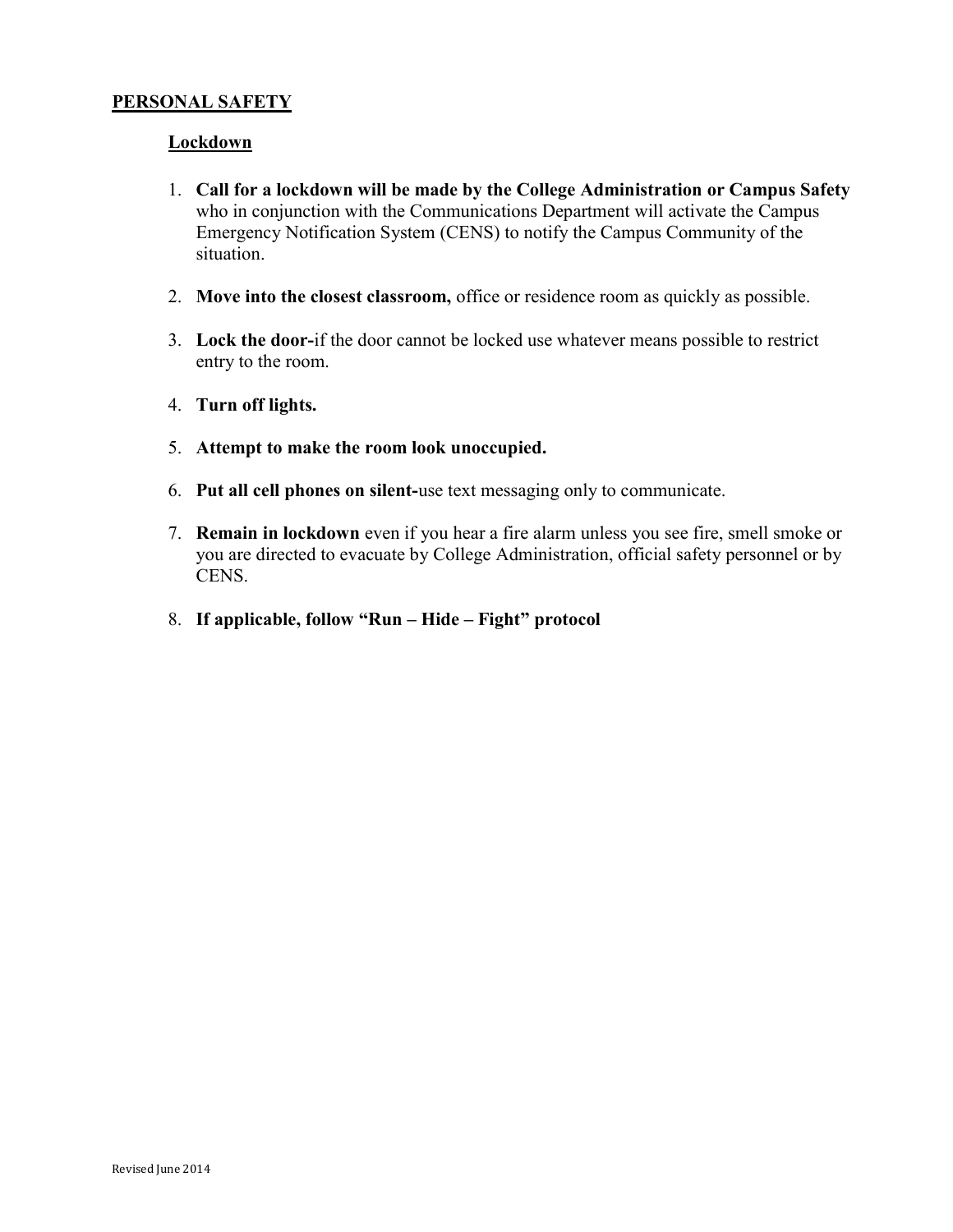# <span id="page-32-0"></span>**Missing Person**

- 1. Call Campus Safety 403-3260 if a person is considered missing and/or endangered, or if any person receives information of a missing and/or endangered student, faculty, or staff member.
	- a. Campus Safety will initiate a missing student (persons) investigation following its "Best Practices Guidelines".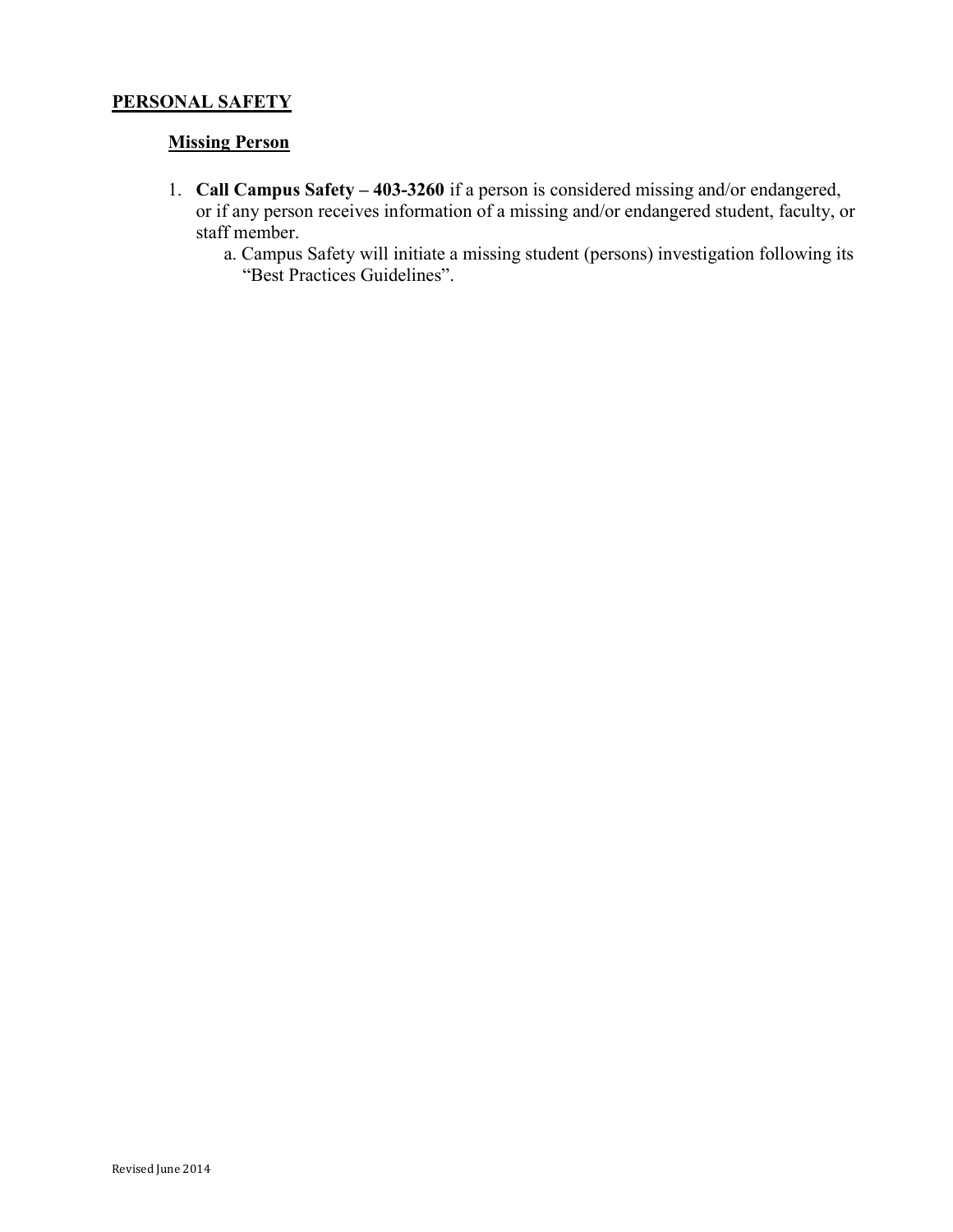# <span id="page-33-0"></span>**Sexual Assault**

- 1. Ensure the victim and you are safe.
- 2. Ensure victim has been offered prompt appropriate medical attention.
- 3. Depending upon the wishes of the victim, call one or more of the following: (Let the victim know that he/she should ask anyone responding from the numbers below if they are mandated reporters, and thus may not be able to maintain confidentiality).
	- a. Campus Safety 403-3260
	- b. De Pere Police 911 if emergency, 339-4078 if not an emergency
	- c. Counseling Center 619-5228----NON-Mandated Reporters
	- d. Campus Ministry 403-3014
	- e. Residential Life 403-3360
	- f. Student Health Center 403-3266----NON-Mandated Reporters
- 4. Determine if the victim would like to see a S.A.N.E. (Sexual Assault Nurse Examiner) nurse. If so:
	- a. The victim should not shower.
	- b. The victim should not change clothing. If clothing is changed, put clothing in a brown paper (not plastic) bag.
	- c. Assist in arranging or provide transportation to St. Vincent Hospital
- 5. Ask the victim for the name of a friend or trusted acquaintance that you could contact on their behalf for support and to be with the victim.
- 6. Follow the instructions included in the "Options Brochure" located in the front of this binder.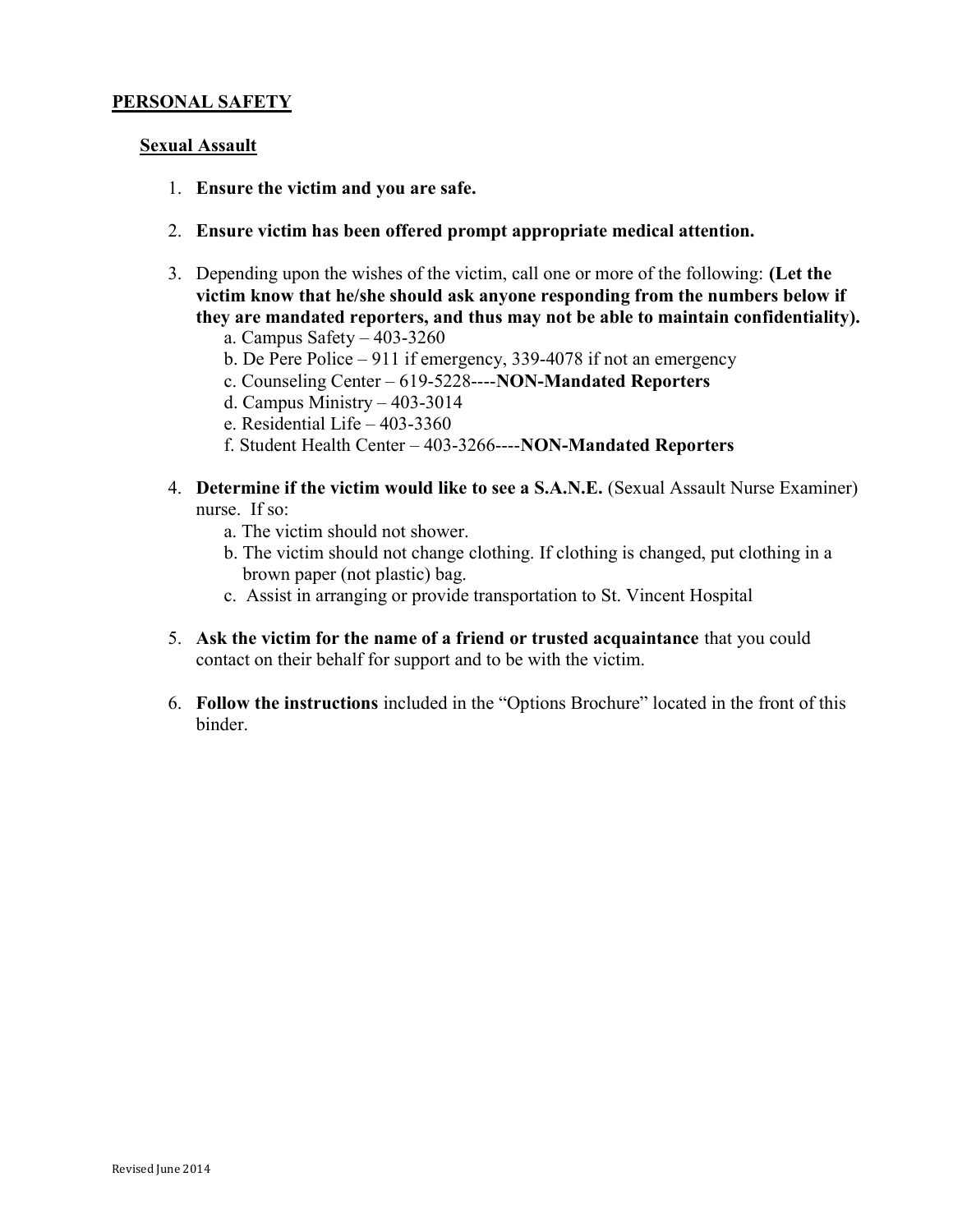#### <span id="page-34-0"></span>1. Threatening/Distressed or Violent Behavior

#### a. Call 911

- i. Know the physical address of the building you are calling from.
- ii. If outdoors, give address of the nearest building or nearest cross street.
- iii. Wait for the Police Department.
- b. Call Campus Safety 403-3260 (Liaison to responders and College officials) Campus Safety to call:
	- i. Counseling Center
	- ii. VP of Mission and Student Affairs
	- iii. Senior Director of Campus Safety
- c. Do not confront the person or take any unnecessary risk.
- d. Do not block the person's access to an exit.
- e. Obtain a good description of the subject and subject's vehicle plate number if possible.

# 2. Suspicious/Inappropriate Behavior

- a. Call Campus Safety 403-3260
- b. Obtain a good description of the subject and subject's vehicle plate number if possible.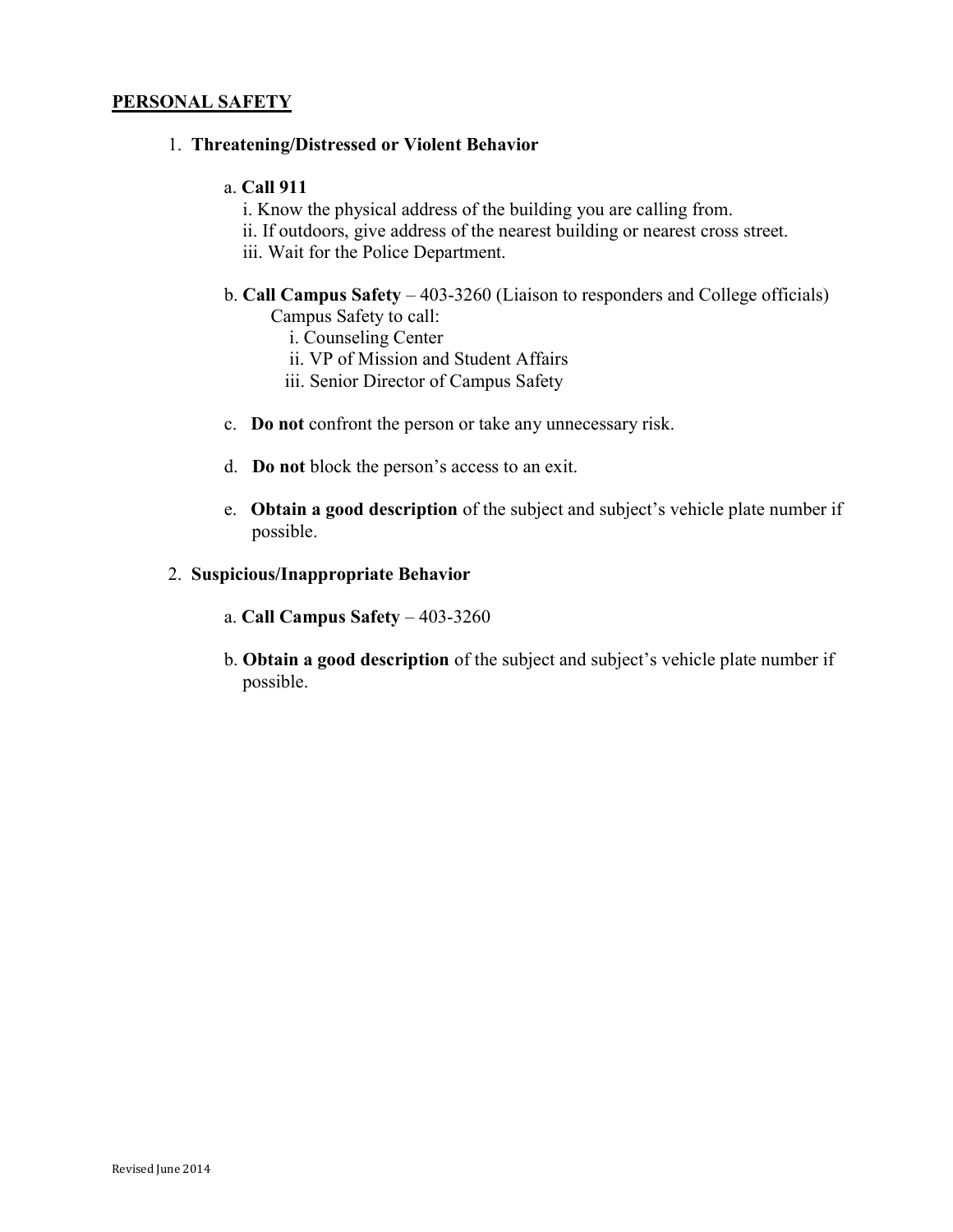# <span id="page-35-0"></span>EMERGENCY CAMPUS CLOSURE

#### Campus Closure for Flu/Pandemic

- 1. The decision to take action due to flu pandemic will be made by the President in conjunction with the VP of Mission and Student Affairs and the Sr. Director of Health and Wellness Services. In the absence of the President, the Dean of the College or VP of Mission and Student Affairs will make the decision.
- 2. The VP of Mission and Student Affairs will coordinate an emergency meeting of the President's Cabinet to discuss subsequent action.
- 3. If the President's Cabinet determines that further action is necessary, the VP of Mission and Student affairs will coordinate a meeting of the Pandemic Flu Assessment Team and further action will be taken in compliance with the Flu Pandemic action plan. The Sr. Director of Health and Wellness Services will serve as Chairperson of the Pandemic Flu Assessment Team.
- 4. In the event of a campus closure; notifications will be made via the Campus Emergency Notification System, Campus Information Line, and in person.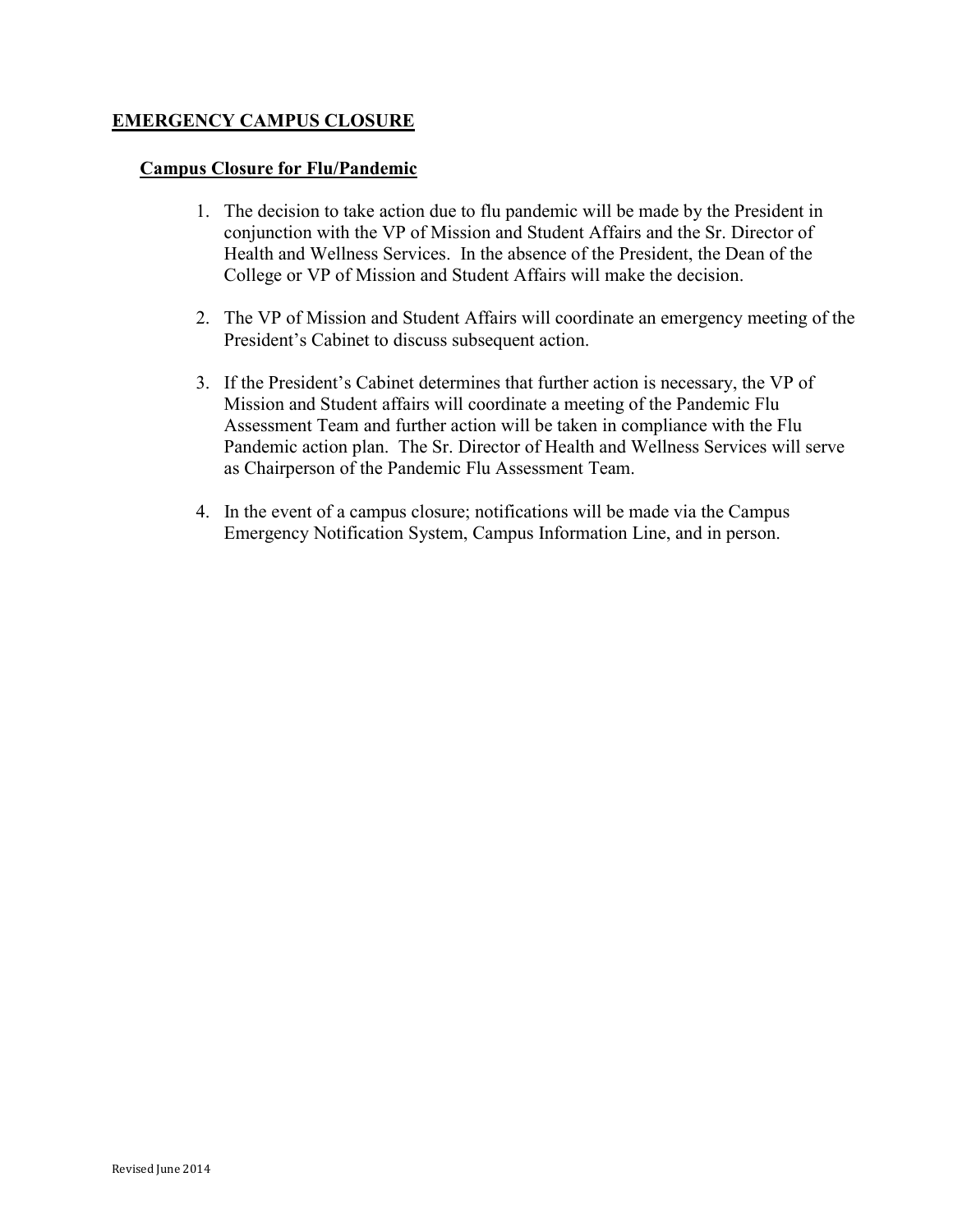# <span id="page-36-0"></span>EMERGENCY CAMPUS CLOSURE

# Campus Closure for Inclement Weather

- 1. The decision to close the College will be made by the President in conjunction with the VP of Mission and Student affairs. In the absence of President and/or the VP of Mission and Student Affairs, the Dean of the College or Senior VP will make the decision.
	- 2. The Campus Emergency Notification System, College Information Line and local television / radio media will provide information on school closings and emergency information.
	- 3. The decision not to open the College must be made prior to 6:00 a.m. The VP of Mission and Student Affairs will notify the following:
		- a. Campus Safety will update and include the information on the Campus Information Line system, and inform the College Information Desk. (403-4099)
		- b. VP for Academic Affairs and Dean of the College
		- c. VP for Business and Finance
		- d. VP for College Advancement
		- e. VP for Enrollment and Communications
		- f. Appropriate media outlets
	- 4. During the regular workday, if a decision to close the College is appropriate the VP of Mission and Student Affairs will notify each member of the President's Cabinet.
		- a. Each member of the President's Cabinet will notify the department heads reporting to them.
		- b. The department heads will notify the employees in their units and the Associate Deans will notify the faculty members in their divisions.
		- c. Notifications will also be provided via the Campus Emergency Notification System and College's Information Line (403-4099).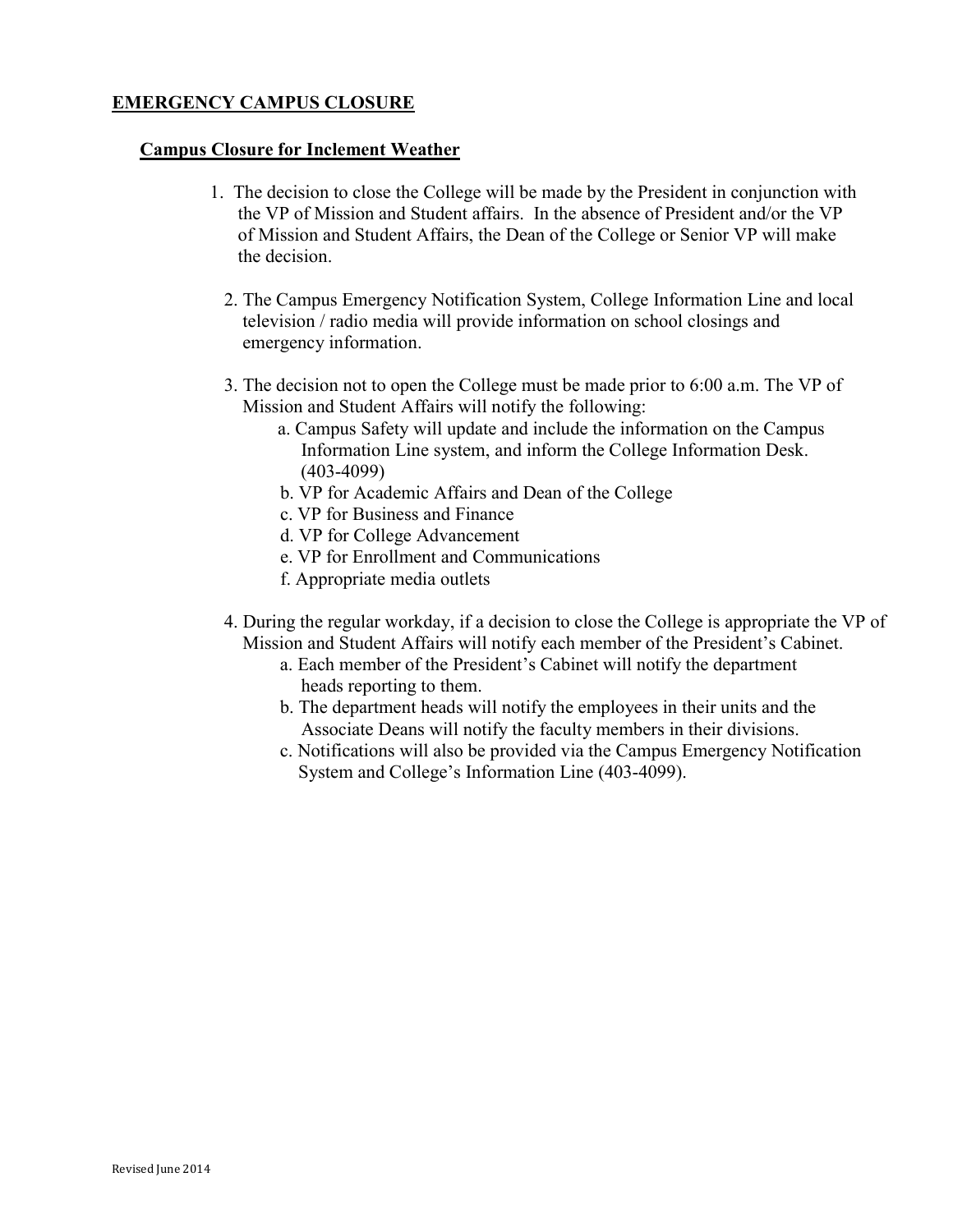# <span id="page-37-0"></span>EXTERNAL EMERGENCIES NEAR CAMPUS

Examples Include: Nuclear Accident Train Derailment Terrorism Hazardous Waste Spill

> 1. Call Campus Safety 403-3260 (Provide assistance to responders and college officials as needed)

Campus Safety to call:

- a. Department of Facilities
- b. VP of Mission and Student Affairs
	- VP of Mission and Student Affairs to call:
		- i. President's Office
		- ii. VP of Student Affairs
	- iii. VP of Business & Finance
	- iv. VP of Advancement
- c. VP of Enrollment and Communications
- 2. Emergency Management Team (EMT) will immediately gather in Room # 114 of Main Hall
	- a. EMT will, as quickly as possible, communicate information and plans to campus community.